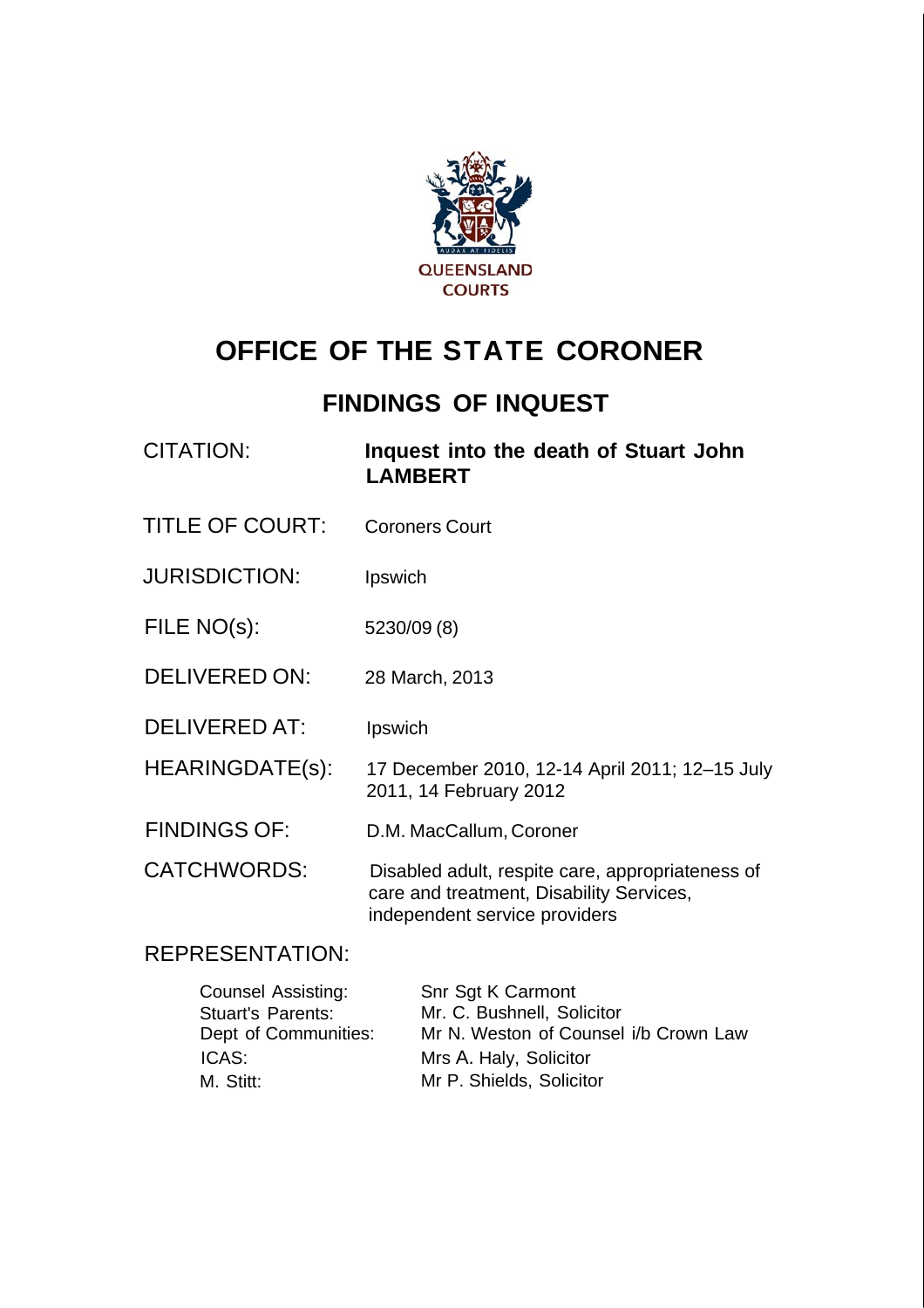## *INQUEST INTO THE DEATH OF STUART JOHN LAMBERT*

- 1. Stuart Lambert was born on the 11 December 1977 and at the time of his death his principal place of residence was with his parents at 4 Thomas Street, Goodna. On the 2 June, 2009 Stuart had gone to stay with his carer, Michelle Stitt, and had remained there until his death on 4 June, 2009. Ms Stitt's property is situated at 169 Lowood-Minden Road, Tarampa. It is a semi rural property situated approximately 35kms from Ipswich.
- 2. At approximately 8.40pm on 4 June 2009, Ms Stitt discovered Stuart outside in the yard and he appeared to be having a seizure. Stuart was 183cm tall and weighed about 80kg at this time. He had since birth been diagnosed with cerebral palsy, autism and epilepsy and was on a number of medications to treat his various ailments. At the time of death his medications were prescribed as follows:

Epilim EC 500mg - 2 in the AM and 2 in the PM; Epilim EC 200mg - 1 in the AM and 1 in the PM; Zoloft 1OOmg - 2 in the AM; Tegretol CR 400mg - 3 per day; Topamax 100mg - 4 per day; Zyprexa 2.5.mg - 1 per day; Zyprexa 1Omg - 1 in the PM; Zyprexa 5mg - 1 per day.

From the information I have been able to ascertain Epilim, Tegretol and Topamax are used in the treatment of seizures; Zoloft is for depression and/or mood stabilisation and Zyprexa is an anti-psychotic drug.

3. Ms Stitt reported that she endeavoured to get Stuart back into his bedroom and ultimately had to call upon the assistance of another elderly lady; Margaret Hoffman aged 67 years, who resided at her residence. She also made contact with the ambulance and commenced CPR under verbal instruction from the QAS operator. Ms Stitt states that she continued CPR until the arrival of the Ambulance. However, they determined that Stuart had died and life was pronounced extinct at 9.10pm.

#### **Autopsy**

- 4. On the 5 June 2009 the autopsy was performed by Dr Beng Ong. At the time of examination he observed a number of scars as follows:
	- 1. A linear scar, 4 cm long on the left cheek (between the eye and external ear);
	- 2. A linear scar, 6cm long on the left upper chest running over the collar bone;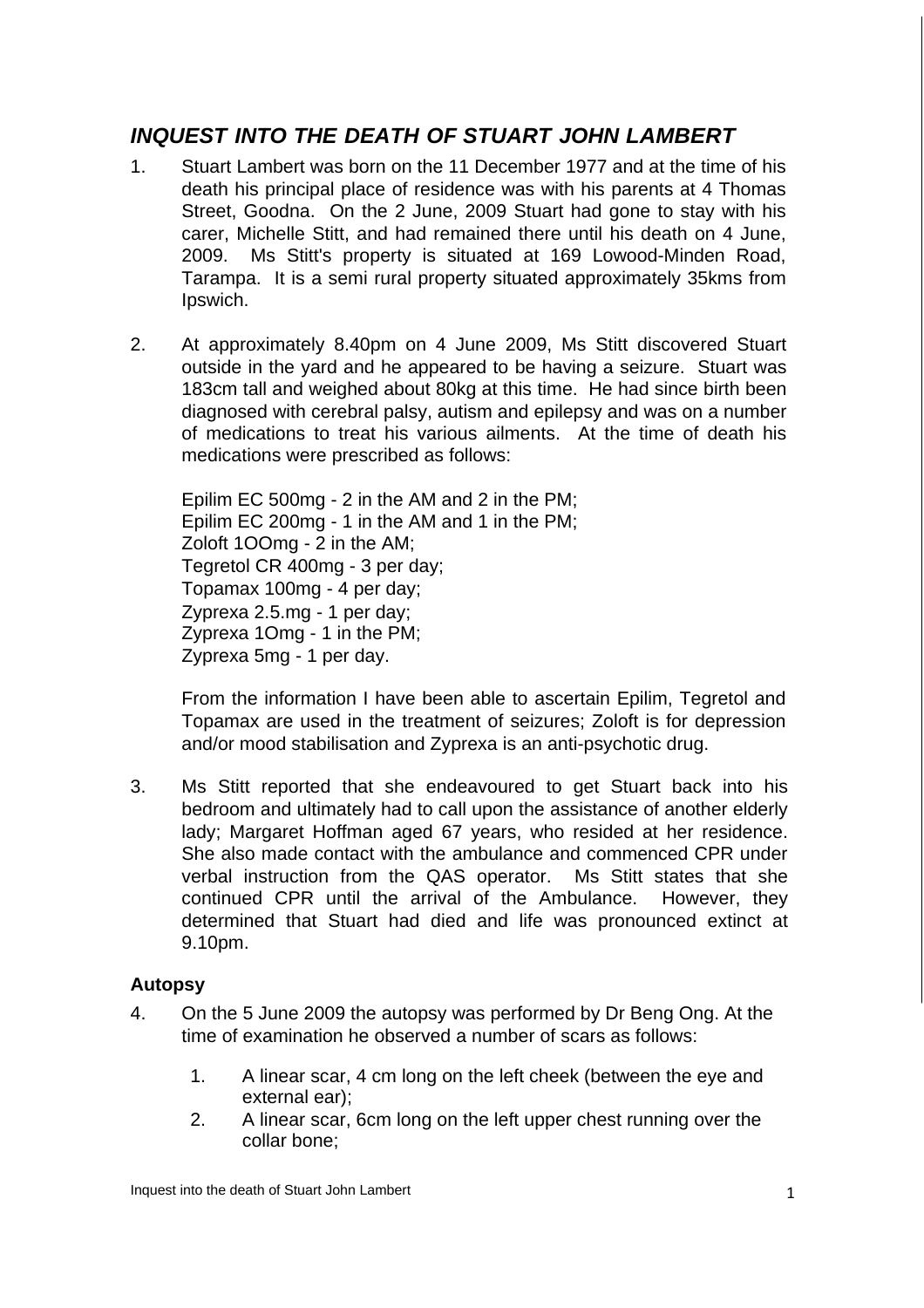- 3. A linear scar, 2cm long on the left upper chest below the scar in 2 above;
- 4. A linear scar, 2.5cm long on the left upper chest below the scar in 2 above;
- 5. A linear scar, 6cm long on the left lower chest near the costal margin;
- 6. A linear scar, 4cm long on the upper front of the right chest;
- 7. A linear scar, 3cm long on the front of right shoulder.

Also a number of recent injuries were apparent and he listed these on pages 2 and 3 of the Autopsy Report.

In his Findings Dr Ong came to the conclusion as follows:

- (1) Some of the surface injuries were consistent with an allegation that Stuart was known to self harm from time to time:
- (2) Extensive fractures of the ribs were noted on both sides of the chest. Particularly on the left side it was noted that some of the bruising underlying the fractures appeared to have been caused a few hours prior to death.
- (3) Dr Ong could not rule out the injuries having been inflicted by a third party but however noted there were no defence injuries and in fact he thought some of the fractures may have been as a consequence of resuscitation attempts.
- (4) Dr Ong also took the view that the injuries were such that the description of falling onto a plant pot at or about the time of collapse was inconsistent as such a fall would need to be from a higher position than that of a person falling from a standing position or would have been in the nature of a forceful fall. However he did put the rider on that by saying that the fall had aggravated preexisting injuries. There was evidence that Stuart had fallen many times previously and there was some evidence of healed rib fractures.
- (5) In the report Dr Ong notes that individuals suffering from epilepsy can also die unexpectedly, a condition known as "sudden unexpected death in epilepsy (SUDEP)". Whilst this condition could not be entirely ruled out, it was Dr Ong's opinion in the autopsy report that Stuart had died from his injuries rather than from epilepsy.
- (6) The Analyst certificate noted the presence of anti convulsant drugs which were within the therapeutic to high therapeutic range but none within the fatal range.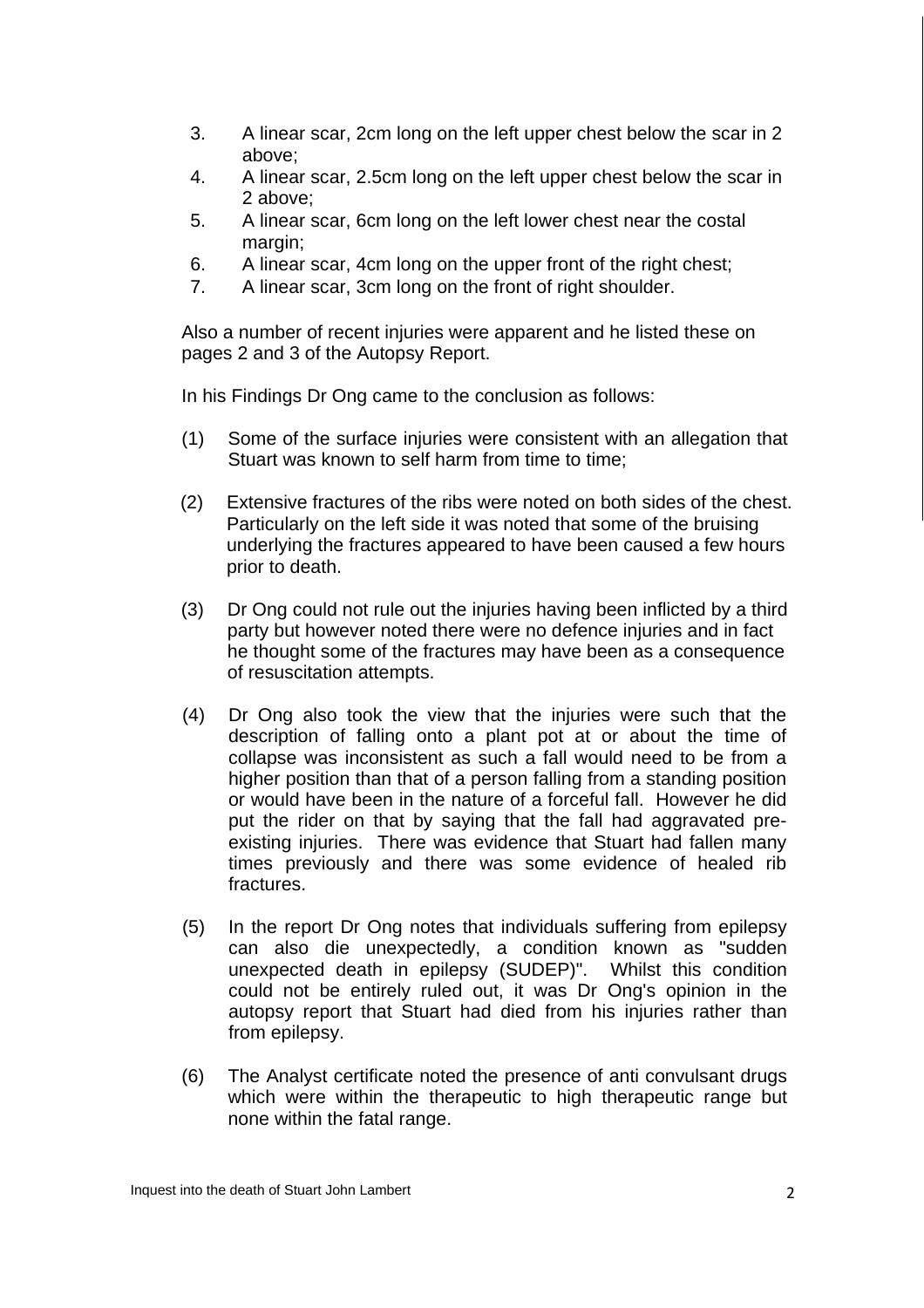(7) The cause of death was found to be the Chest Injuries as the principal cause with autism and epilepsy as the underlying cause.

#### **Evidence of Dr Ong**

- 5. During his examination, Dr Ong stated that he noted on the right side on the outer aspect that ribs 1 to 7 were fractured and that on the back near to the spine, ribs 1 to 3 were also fractured. On the left side outer aspect he noted ribs 1 to 10 were fractured and on the back, near to the spine, ribs 6 to 10 were fractured (Pg 31).
- 6. The nature of the fractures was such that there was a complete break.
- 7. He stated that he thought the force required for such injuries would be substantial, likening it to the type of injuries seen in road traffic accidents and/or a fall from a height of two to three metres e.g. a one or two storey building.
- 8. He subsequently went on to say that the fractures could have been exacerbated because of prior injuries. He was unable to date prior fractures. In effect and if I understand his evidence correctly, it is possible there could have been rib fractures which occurred some time prior to death and the existence of these damaged ribs could have assisted in other ribs fracturing at or about the time of death as a consequence of blunt force trauma, including resuscitation attempts.
- 9. The presence of a punctured lung again is most likely to have occurred at or about the time of death as Dr Ong's evidence was that had it occurred some time prior, there would have been a histological reaction at the wound site and there would probably have been more extensive bleeding in the lung cavity.
- 10. The rupture from the right atrium to the inferior vena cava again seems to have been caused immediately prior to death or even immediately post death. This is evidenced by the lack of bleeding into the pericardium. Dr Ong has said that such a rupture is unusual but in this case may have occurred during resuscitation as the integrity of the rib cage was compromised due to the number of fractured ribs.
- 11. The two ruptures which appear on the spleen were, in Dr Ong's opinion caused by the fractured ribs and happened as Stuart was dying or after death. Again the doctor comes to this opinion due to the absence of bleeding at the wound site. Although there was some blood in the abdominal cavity he thought this probably occurred as the chest was being compressed during the resuscitation attempt and the blood was being forced out.
- 12. Overall the impression given by Dr Ong is that there could be any number of reasons for the cause of the injuries he noted at the time of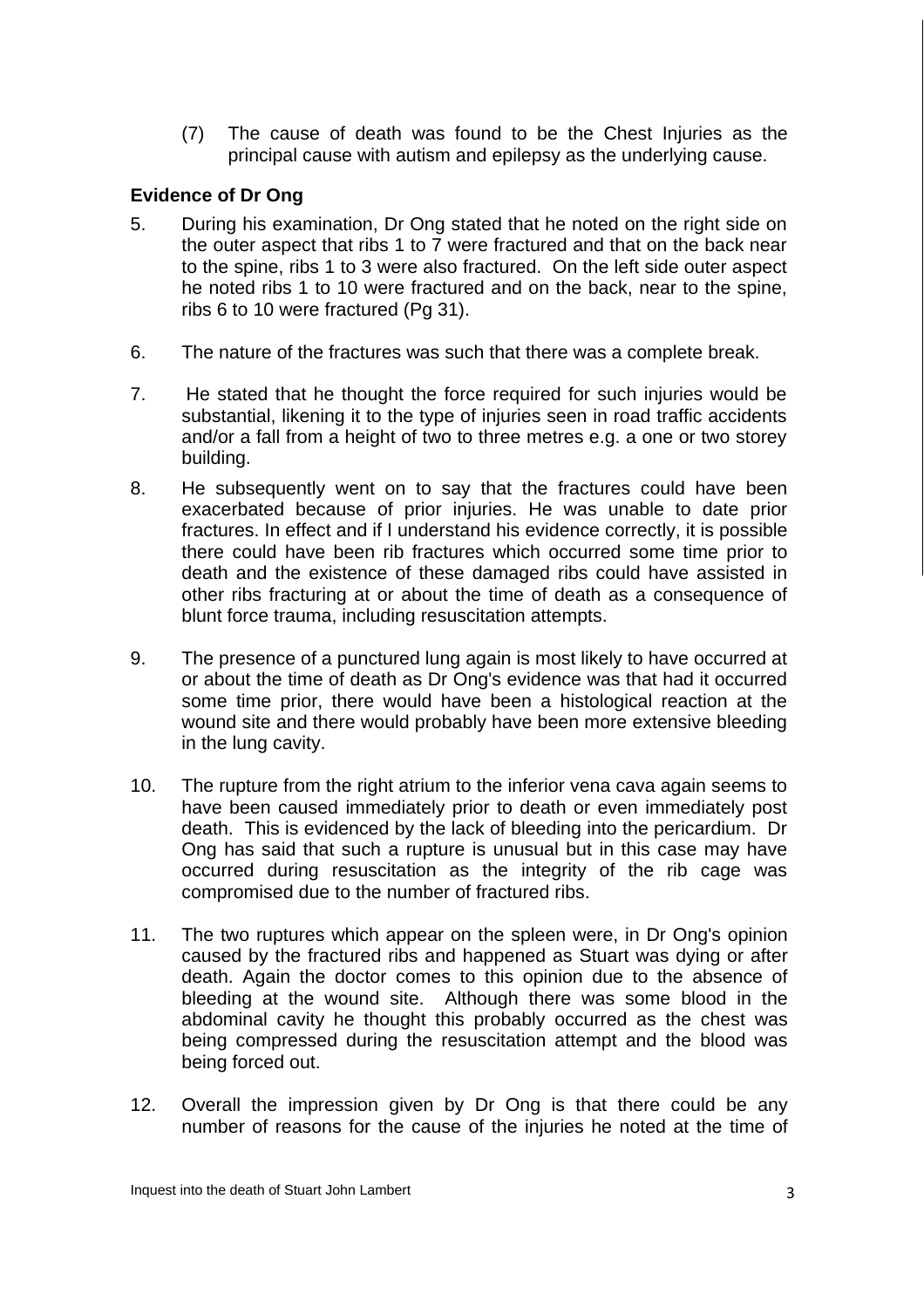autopsy. Initially I think Dr Ong gave a very strong impression that Stuart's rib fractures were more likely than not to have been the result of significant force, unlikely to have been caused by a mere fall onto a pot plant. However, it became apparent that due to pre-existing fractures and the resuscitation attempt, some of the fractures could have resulted as ribs which were not properly healed broke and then others followed. On page 88 of the transcript, Dr Ong says that the rib fractures noted by him were on the "posterolateral aspect, so were not consistent with the application of CPR". Although this seems inconsistent with the evidence given on the first day of the hearing, it probably has little practical effect as ultimately, Dr Ong seems to be saying that although Stuart has died from "flail chest" that could have been the result of a number of falls and events over a period of time, and not from one single catastrophic event.

#### **Evidence of Detective Emery**

- 13. Detective Senior Constable Emery is attached to the Ipswich CIB and was the officer called to the scene in relation to Stuart's sudden death. He prepared the initial report to the Coroner concerning Stuart's death. Initially DSC Emery did not consider the death was suspicious nor that it came within the definition of a death in care as that term is understood pursuant to the Coroners Act 2003.
- 14. It was not until the autopsy report was provided to DSC Emery in about December 2009 that there were any concerns raised about the manner and circumstances of Stuart's death. Had that information been available earlier then DSC Emery states that a more detailed forensic investigation would have been made of the scene. One might wonder that if there were two police officers present at the autopsy on the 5 June 2009, they should have been enlivened to the possibility of a suspicious death and probably should have immediately informed DSC Emery.
- 15. In any event Emery's investigations at that time (i.e. December 2009) still resulted in his report that no substantiated criminal charge was evident on the information then available to him.

#### **Evidence of Constable Simon Carter and PCC Catherine Ford**

- 16. Constable Carter and PC Constable Ford were the first police on the scene when notified of the sudden death of Mr Lambert.
- 17. Constable Carter felt for a pulse and attempted EAR (expired air resuscitation) and desisted only upon the arrival of ambulance officers. He was shortly thereafter informed that Mr Lambert was deceased. Constable Carter observed certain injuries upon Mr Lambert and after being informed he was deceased, commenced a walk around the close environs of the house. He states that he observed a terracotta pot that had a blood smear on it.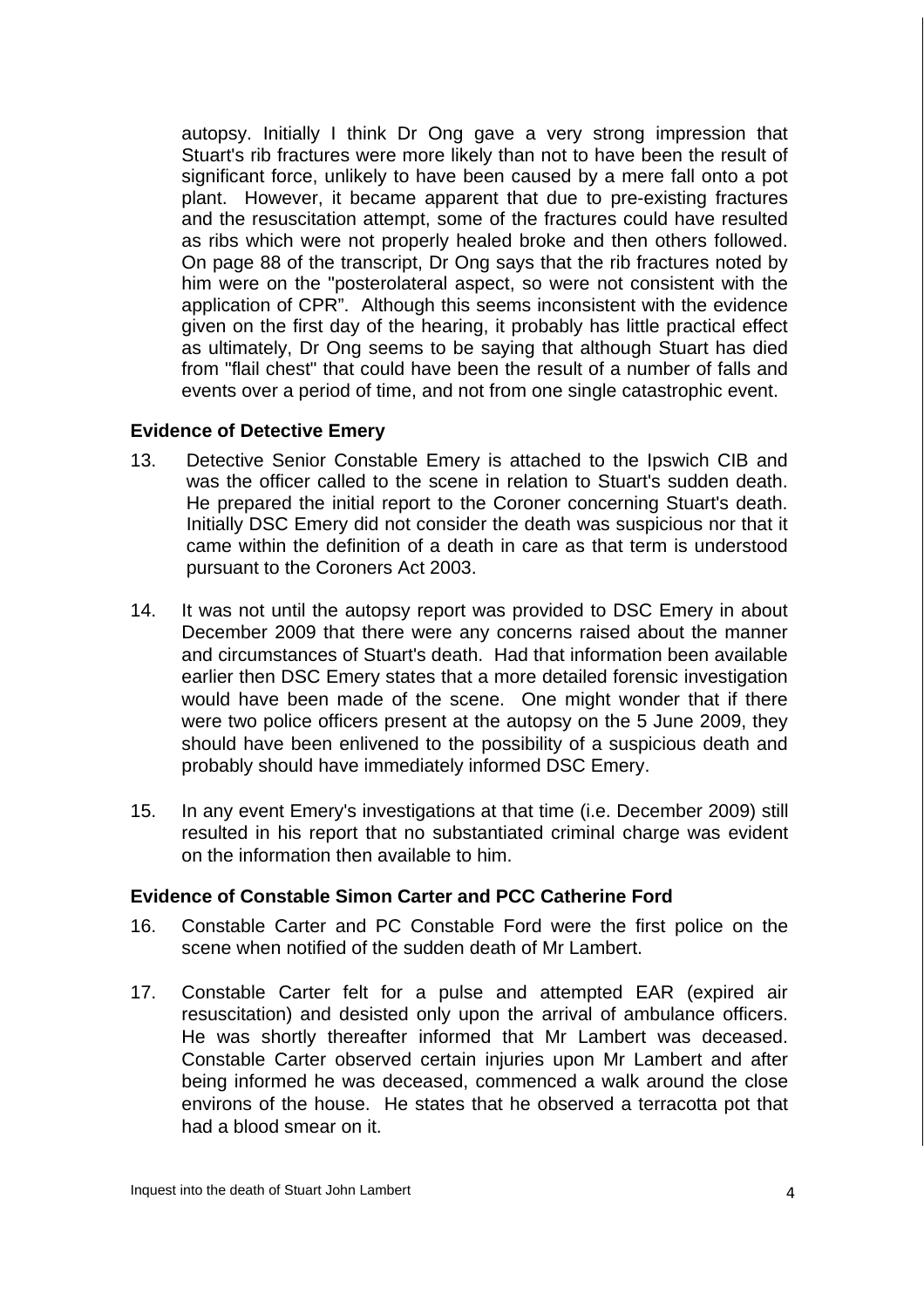- 18. PCC Ford confirms that she arrived with Constable Carter at the address of Ms Stitt as the first response officers. She had a conversation with Margaret Hoffman, who was at the time another resident at Ms Stitt's address. Ford indicated that Ms Hoffman was very difficult to communicate with and that it was similar to speaking with a child.
- 19. The best that could be obtained from Ms Hoffman was that she had seen Stuart outside shaking and had called for Ms Stitt to come and help him. PCC Ford obtained Stuart's medications from Ms Stitt and subsequently obtained a written statement from her when they had all returned to the police station. It is agreed that at the time that statement was taken there was no suggestion that Ms Stitt was a potential suspect in Stuart's death and in those circumstances no formal warnings were given in accordance with the Police Powers and Responsibilities Act 2000.

#### **Evidence of Dr Scott Howard**

- 20. Dr Howard was Stuart's General Practitioner since about 1989, although it seems more regularly for the last three years before Stuart's death. It was his view that Stuart had, at the highest, the intellectual functioning of a pre-schooler.
- 21. In early 2009, Dr Howard was investigating Stuart's health and arranged for X-Rays of his chest. This disclosed that the "anterolateral aspect of the right third, fourth and fifth ribs would be suggestive of healing .fractures". Other tests were undertaken to check the cause of Stuart's "unwellness" and lethargy which had been noted by his mother. Blood tests indicated an inflammation of the sacroiliac i.e. the area where the spine and pelvis join.
- 22. The last time Dr Howard had seen Stuart was on the 19 May 2009 when he gave him a prescription for recurrent diarrhoea.
- 23. Of the drugs which Stuart had been prescribed, Dr Howard stated that Carbamazepine would cause giddiness, although some of the other drugs which had a sedating effect could compound the effect of the Carbamazepine.
- 24. Dr Howard expressed some opinions about the various injuries on Stuart at the time of his death. With all due respect to Dr Howard, and as he himself said, he is not a forensic expert and in fairness to him most of his opinion was based on photos rather than a physical examination of Stuart's body.

#### **Evidence of Christine Lambert**

25. Mrs Lambert was Stuart's mother. Initially it seems that she and her husband cared for Stuart. At some point after her husband became ill, Stuart was in a care house being cared for independently. For reasons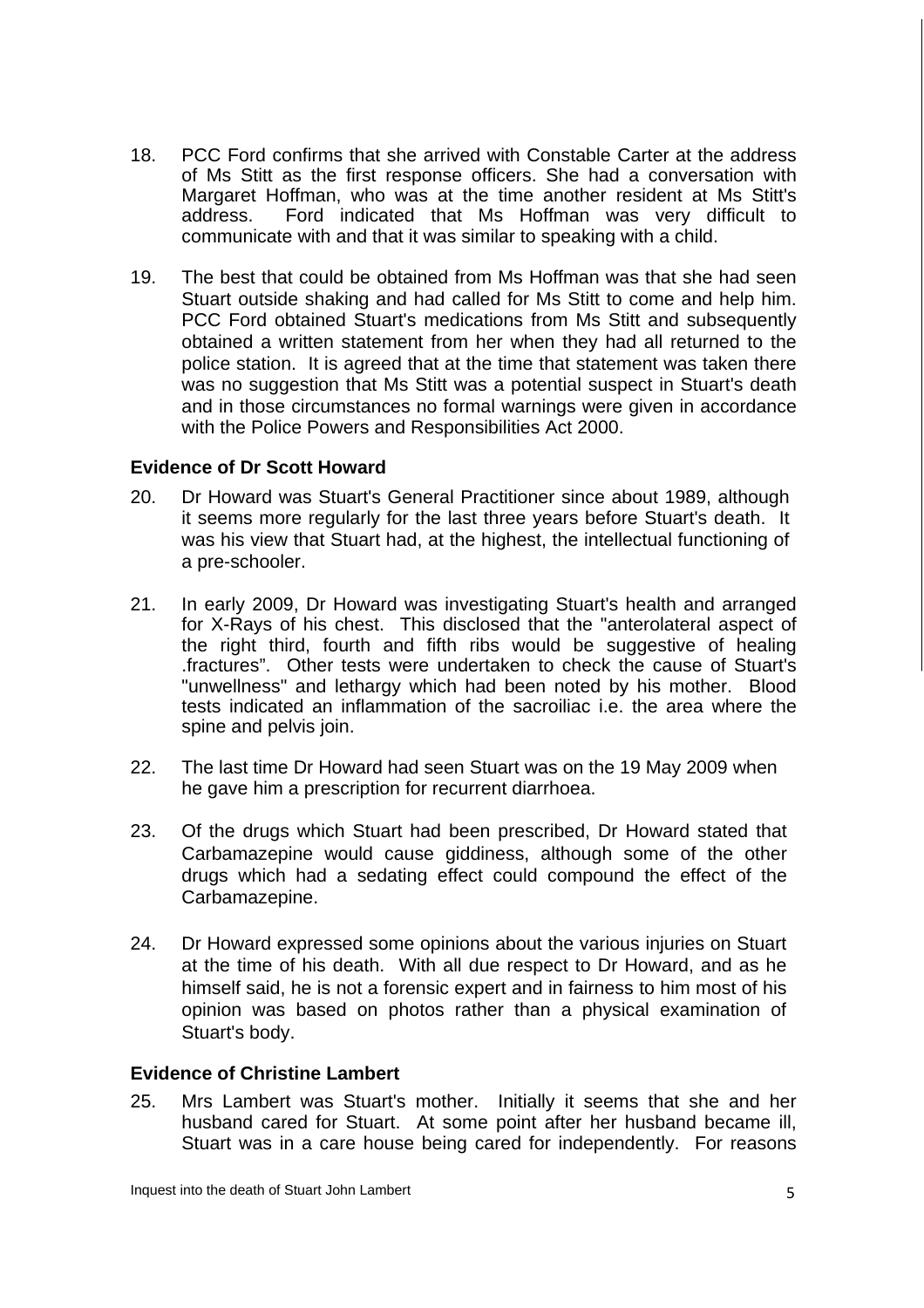which are not entirely clear that arrangement broke down and Stuart returned to his parent's home. A care package of some 65 hours per week was provided via the services of ICAS (Individual Community Access Services).

- 26. As a consequence of that arrangement Mrs Lambert, Stuart's sister, Camilla and Michelle Stitt were the care givers.
- 27. Initially the arrangement was that Stuart would only have day trips to Ms Stitt's property but as time passed and as travel difficulties and constraints occurred due to the disruption caused by the upgrade of the Ipswich Motorway, the Lamberts agreed that Stuart could remain overnight at the property in Ms Stitt's care. Mrs Lambert stated that she and her husband went out to look over the property and provided a bed and bedding for Stuart.
- 28. This arrangement for overnight stays was at one time brought to the attention of Mr Ratnavale but he stated that it must cease. However both the Lamberts and Ms Stitt decided between themselves to continue the arrangement and Mr Ratnavale was not informed that it was continuing.
- 29. Each year there was a review by DSQ of the care package. Such review was a face to face meeting at the Lamberts residence but no complaints were ever made about the package, and/or the service provided by ICAS or Ms Stitt to the department representatives. Some of this appears to have come about due to the Lambert's concern that the package would be withdrawn. Overall Mrs Lambert has a very negative attitude about DSQ.
- 30. The arrangement with ICAS commenced in about 1998 according to Mrs Lambert's recollection. It seems that initially the family was happy with the service supplied and also with Ms Stitt. The service package provided through ICAS was to be a one on one care arrangement. Although the Lamberts became aware of another person living at the residence (this being Ms Margaret Hoffman) they did not complain, either to ICAS or to Ms Stitt. It seems that the Lamberts were unconcerned about this as Mrs Lambert in particular considered that although Ms Hoffman had a disability she was largely able to care for herself.
- 31. During the time that Stuart had stayed at Ms Stitt's residence he had sustained some injuries, including two serious ear injuries before the family started to become concerned about the standard of care whilst in Ms Stitt's company. Although it was a little unclear from the time frame it seems that at about the time of Ms Stitt's separation from her partner, Steven Zammit, her behaviour was becoming somewhat erratic as evidenced by her loud arguments via the phone with Mr Zammit and the language used by her during these arguments.
- 32. As a consequence Mrs Lambert spoke to Mr Ratnavale and requested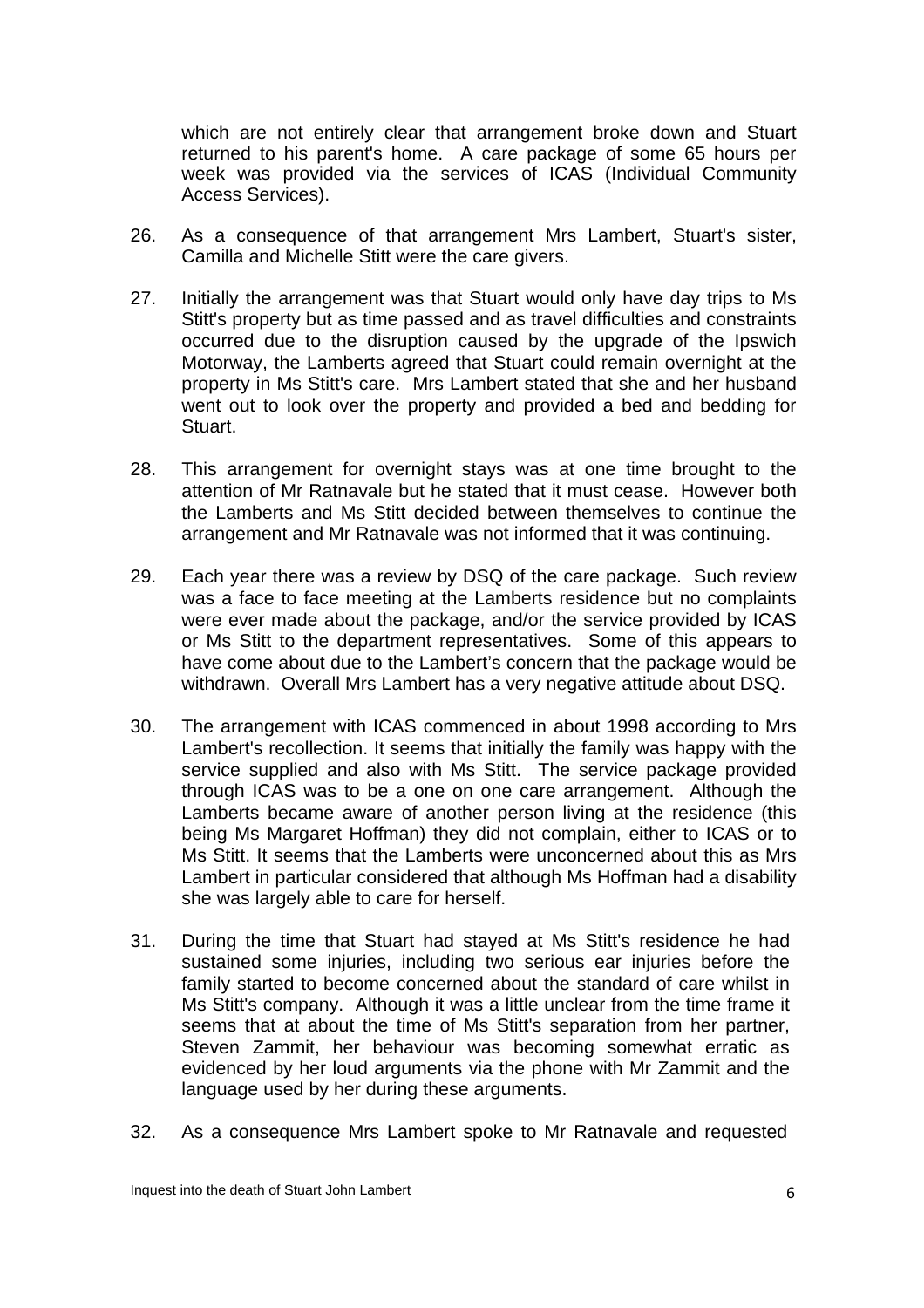that Ms Stitt not have phone contact with Mr Zammit when she was at the Lambert residence. Other than that and some of the natural distress caused to Ms Stitt by the separation, it seems there were no other concerns.

- 33. However about six months before Stuart died Mrs Lambert states she was becoming more concerned about the number of injuries she observed on him after returning from Ms Stitt's property. However, these concerns were never raised with ICAS or DSQ.
- 34. Mrs Lambert says that they were informed about the time Ms Stitt was charged with assault, that her employment was to be suspended. However, it seems that she and Mr Lambert requested that Ms Stitt continue as carer for Stuart and this was agreed to. The terms of this agreement were that she was not permitted to be alone with Stuart and had to be supervised at all times.
- 35. On the day following Stuart's death the family and Ms Stitt were all at the John Tonge Centre and Mrs Lambert specifically recalls Ms Stitt saying that no autopsy was required as Stuart had died from a seizure.
- 36. Ms Lambert was quite adamant that Ms Stitt was somehow responsible for Stuart's death but was unable to articulate any specifics. A number of complaints were made about non specific injuries sustained whilst in Stitt's care and also for some more serious injuries which resulted in medical treatment and/or hospitalisation. The cause of those injuries will probably never be known as it seems no detailed inquiry was made about some of the causes.

#### **Evidence of Gavin Phillip Bunnett**

- 37. Mr Bunnett was a former neighbour of Ms Stitt but had moved to another address about 12 months before Stuart's death. He had the opportunity during that time to observe some incidents involving Ms Stitt's treatment of Stuart which he considered quite disturbing.
- 38. These incidents included slapping, pushing, being hosed down and being yelled and sworn at. There was an occasion when he observed Stuart being hosed down outside during winter time. On other occasions he observed Stuart outside at night in winter with only underwear on. He also said that he thought the hosing down was perhaps Stuart's bath arrangement. He also said on the occasions when he observed some of the swearing, slapping and pushing behaviour that Stuart sounded upset by this.
- 39. In cross examination Mr Bunnett was unable to say if some of the slapping was an attempt by Ms Stitt to keep Stuart's hand away from his face, etc. He was also unable to recall the exact nature of words spoken by Ms Stitt to Stuart and which he described as abusive. He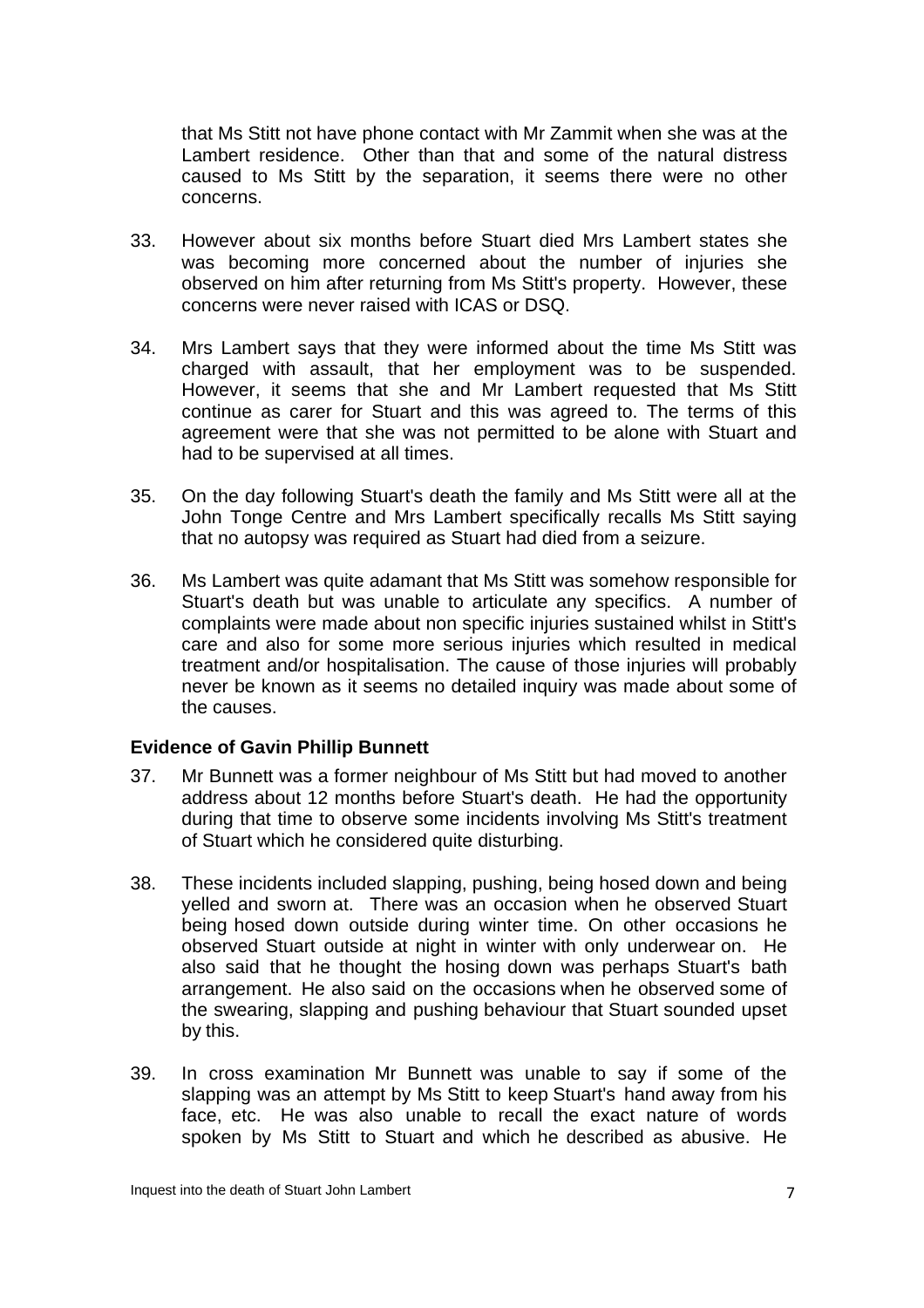could only say that the tone of the speech was such that he thought it was abusive.

40. Neither he nor his wife reported that matter to the authorities and only came forward when they read about the inquest in the local paper.

#### **Evidence of Lauren Renee Bunnett**

- 41. Mrs Bunnett is Gavin Bunnett's wife and she describes incidents when she saw Stuart being bathed outside and also one occasion when she observed Steven Zammit, Ms Stitt's partner, throw a white plastic 20 litre bucket at Stuart. She described the bucket as striking Stuart's upper back shoulder area.
- 42. She observed that Stuart was crying and visibly upset by this incident. She did not observe either Ms Stitt or Mr Zammit go and check that Stuart was alright but states that they appeared to continue their argument.
- 43**.** Ms Bunnett was concerned about the number of times she saw Stuart being bathed outside and that she thought he was being left to sit on a chair for some time with no clothes and also in cooler weather.
- 44. She also observed some incidents of Stuart being slapped by Ms Stitt but was unable to say whether there was a reason for this being done.

#### **Evidence of George Suresh Ratnavale**

- 45. Mr Ratnavale was at the relevant time the Principal and founder of 'Individualised Community Access Services' (ICAS).ICAS was established in 1996. Mr Ratnavale states that it was established mainly for the purpose of providing support for persons in respect of whom existing services were unable to meet their needs. He stated it was hoped that ICAS could tailor support to meet the individual needs of persons with disabilities.
- 46. Ms Stitt commenced her employment with ICAS on 14.10.02 and initially she was employed as both an administrative assistant and as a support worker. According to Mr Ratnavale she showed more interest in the support work and so her job moved into that area. Ms Stitt undertook some training which is described in paragraphs 24 to 26 inclusive of his statement dated 21.06.10.
- 47. In 2007, Ms Stitt was charged with common assault in respect of a client of ICAS, a Mr Ken Ironside. She was found guilty but was placed on a Good Behaviour Bond. Subsequently Mr Ratnavale arranged a psychological assessment of Ms Stitt and received a positive report from Dr Brian Hazell. He also implemented some supervision actions which are described in paragraph 31 of his statement. Further some additional training was undertaken and this is described in paragraph 24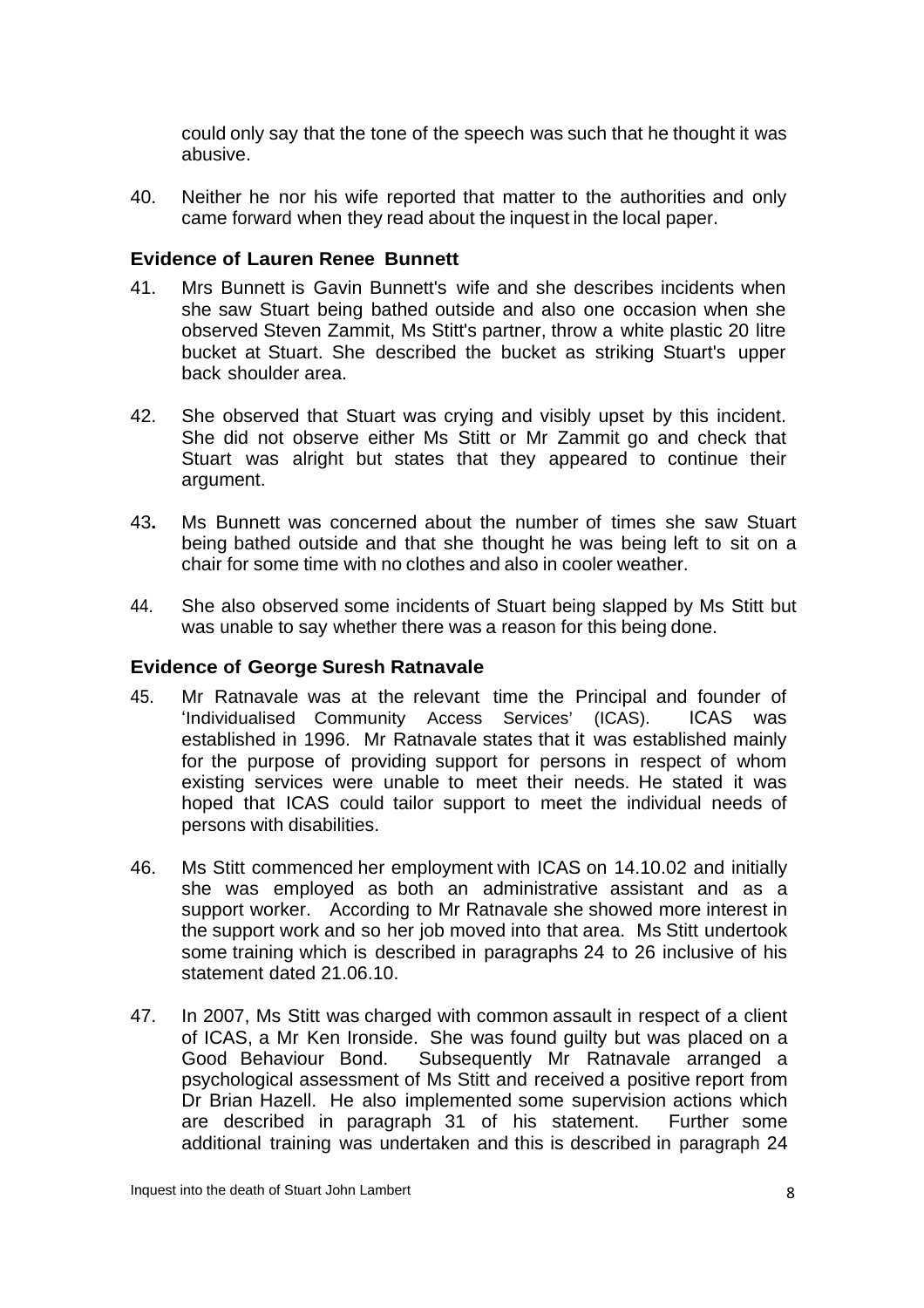of his statement.

- 48. During the time of her employment with ICAS, Ms Stitt has provided support for 10 clients of ICAS; all of whom had a variety of disabilities. It seems that she has generally been well regarded by the clients to whom she has provided assistance, as well as their families.
- 49. In June 2003, Ms Stitt became a carer for Stuart Lambert. The details of the training and handover procedures and the support she was to provide are set out in paragraphs 39 to 52 inclusive of his statement.
- 50. Mr Ratnavale states that in all the time Ms Stitt worked with Stuart, he received positive feedback about her from Mr and Mrs Lambert. To that end he provided to the Inquiry two letters from Mr Lambert setting out the family's regard for Ms Stitt.
- 51. ICAS is an independent service provider although the funding for the services is provided by Disability Services Queensland.
- 52. DSQ provided funding for a care package for 65 hours per week for Stuart. It was up to Stuart's parents to obtain a service provider who would provide assistance for up to 65 hours per week. DSQ does not have day to day oversight of the way in which each care package is managed but have a general oversight to ensure that certain policies are complied with and that the money has been expended appropriately.
- 53. As a part of her employment obligations, Ms Stitt was required to provide timesheets and client progress notes on a fortnightly basis. Although each package was provided on a "one on one" basis she could, at any given time, be working with more than one client. The rostering of clients was something that was done on a negotiated basis between Ms Stitt and the families such that she was never caring for more than one client at a time.
- 54. Prior to Stuart's death there was no specific requirement by ICAS as to obtaining and maintaining up to date First Aid training. It seems that at some time subsequent to Stuart's death that did become a requirement of employment.
- 55. Mr Ratnavale was also examined about the provision of financial assistance to Ms Stitt for the purpose of defending the Common Assault charge. It is also clear that Mr Ratnavale had some discussion with her Solicitor about the effect of a conviction on her employment. Upon the finding of guilt Mr Ratnavale informed DSQ.
- 56. After the guilty verdict Ms Stitt was initially removed from caring for Stuart but this changed fairly quickly as a result of representation from the Lambert family. The basis of the reinstatement was that Ms Stitt was to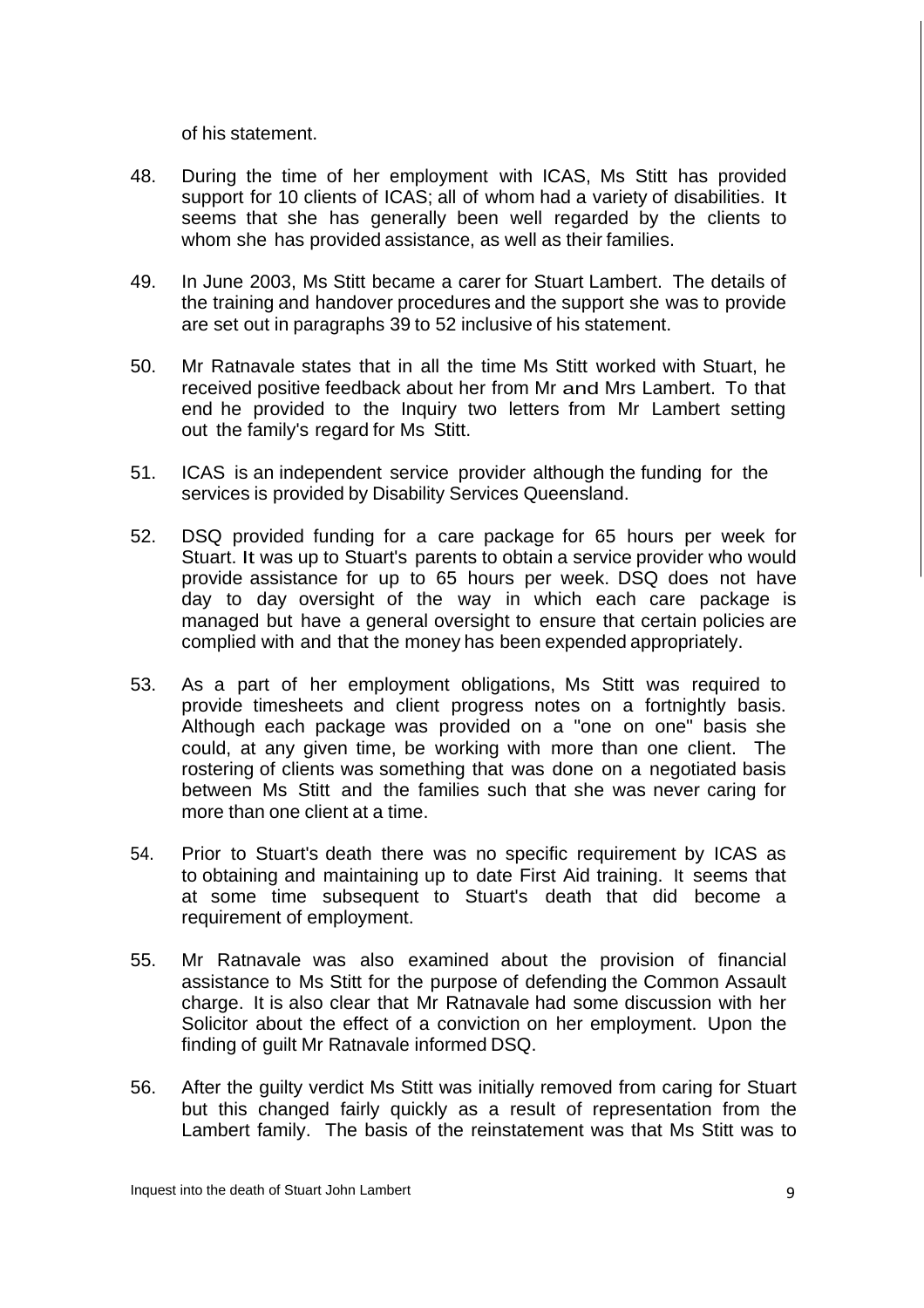be supervised whilst caring for Stuart. Bizarrely it seems that this supervision was to be by the Lambert family, despite the fact that care packages are intended to provide respite for the parents, etc of a disabled person.

- 57. Mr Ratnavale says that there is an inflexible rule that any of the persons being cared for by his organisation are not permitted to stay overnight at the home of a carer. He says that he became aware of Stuart staying with Ms Stitt and immediately told her it was not to happen. Although the arrangement continued he says that he was unaware of it. Apparently Mr Ratnavale's "supervision" of Ms Stitt involved phone calls to her mobile phone. No spot checks were undertaken by him or any independent member of his staff. One might have thought that spot checks would have fairly quickly uncovered the overnight arrangements at Ms Stitt's residence.
- 58. When asked by Mr Weston for DSQ to articulate the reasons why such arrangements are inappropriate, Mr Ratnavale gave a somewhat imprecise and rambling answer. It was only once he was prompted by Mr Weston that he agreed that the vulnerability of these persons is the principal reason for not permitting same as well as the need to approve the suitability of the physical surroundings.
- 59. After the trial for the assault on Ken Ironside had concluded Mr Ratnavale stated that he informed DSQ about the guilty verdict and spoke to a person by the name of Alex West, apparently the same person he had spoken to when Ms Stitt had first been charged. He was informed that Ms Stitt would in effect be required to show cause why her positive notice card should not be revoked.
- 60. Mr Ratnavale also says that he endeavoured to have Ms Stitt removed as Stuart's carer. It is his evidence that the Lambert's would not hear of it and he says that he in effect bowed to their will. I have some difficulties with this interpretation of events by Mr Ratnavale. His primary obligation was to provide a safe and secure carer for Stuart. He says that he could have obtained alternate carers but did not do so and permitted Ms Stitt to continue in her role.
- 61. Mr Ratnavale obtained the services of Dr Brian Hazel to provide a psychological assessment of Ms Stitt and when that came back, providing a positive assessment, one might even say glowing "verdict" on Ms Stitt he kept her on the payroll.
- 62. It is quite apparent that both Mr Ratnavale and Dr Hazel took a dim view of the charge and the ultimate guilty verdict. I would even go so far as to say they were somewhat dismissive of it. Mr Ratnavale protested that he accepted the verdict and respected it but it seems that despite a Court finding that Ms Stitt was in effect untruthful he continued to place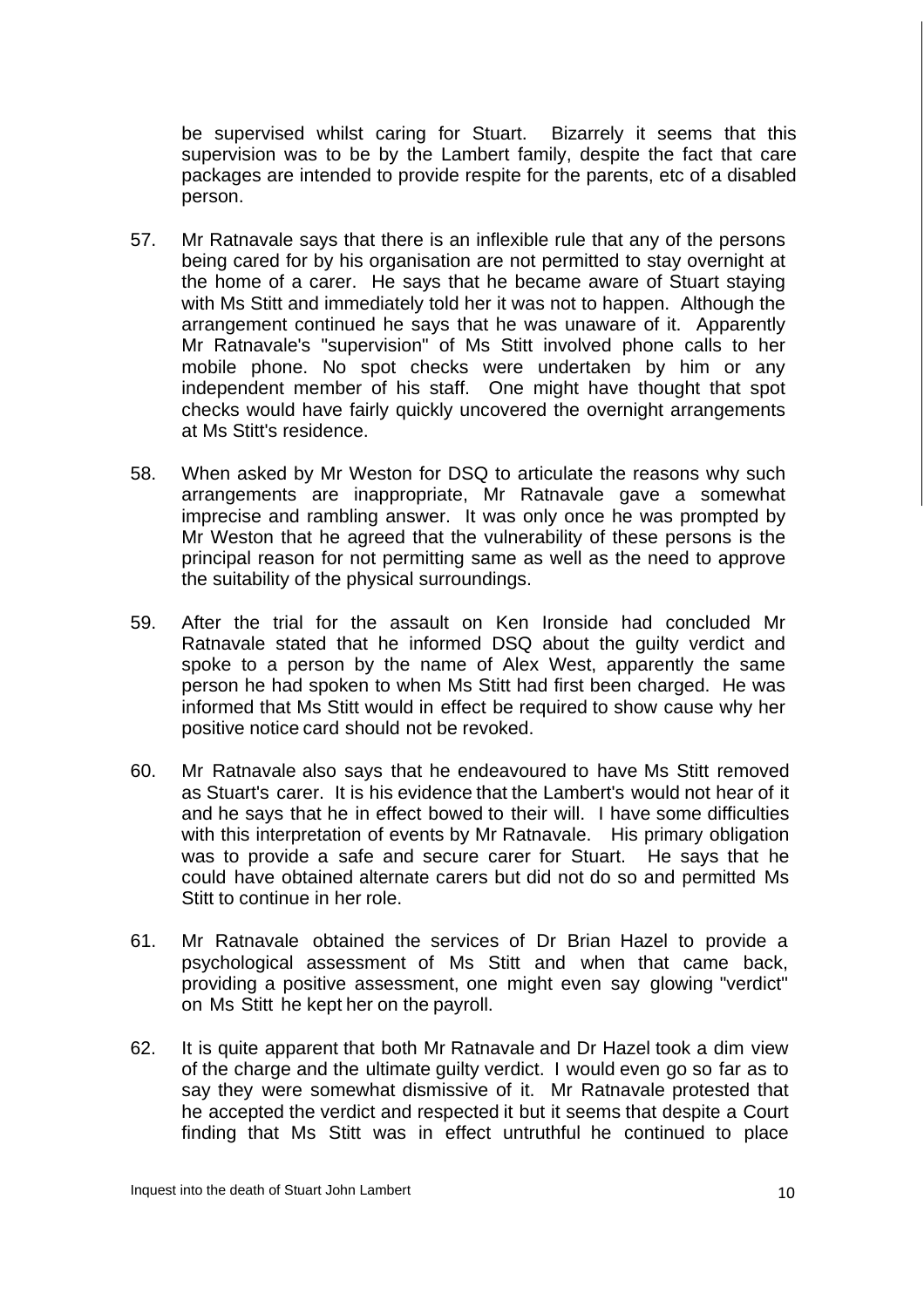reliance on her integrity e.g. ringing her on her mobile and accepting that she was where she said she was. He was unable to recall whether she ever at any time admitted the assault but could clearly recall her saying she was sorry for the incident. It is passing strange that he can recall her expression of sorrow but not her acknowledgement of guilt.

- 63. Overall Mr Ratnavale expressed the view that because he had had a positive report from the psychological assessment, because Ms Stitt was being supervised by Stuart's parents and because she was undergoing some additional training with John Armstrong who he suggests is a leading trainer in "social role valorisation" he continued to employ Ms Stitt. I was told that this latter term is in effect valuing the lives and abilities of people with disabilities.
- 64. It seems that by the resumption of the Inquest in early 2012 her employment had been terminated, apparently because of the evidence given by the Bunnetts.

#### **Evidence of Michelle Leanne Stitt**

- 65. Ms Stitt was the carer for Stuart for a period of about six years prior to his death. I think it's fair to say that for a long time that care arrangement was working to the mutual satisfaction of Stuart, his parents and Ms Stitt. It seems that Stuart enjoyed being at Ms Stitt's property which had lots of animals and that he could be involved with those animals to a limited extent. I note that permission had been granted to let Ms Stitt take Stuart to the property for the purpose of engaging with the animals but he was not to stay there overnight. However, that clearly occurred with the acquiescence of Stuart's parents and I do accept that this was not brought to Mr Ratnavale's attention.
- 66. Ms Stitt had some first aid experience but she had never had to perform CPR on any human until the night that Stuart died. Whilst that may not be unusual it seems that she may not have had a refresher course for some time prior to Stuart's death, a fact which I think is inappropriate when carers are asked to look after people with disabilities, whether those be severe or otherwise.
- 67. In the statement prepared by Phillips Fox, Ms Stitt sets out her work experience, the training received when she commenced work as a carer and her general involvement with Stuart.
- 68. Ms Stitt has provided two statements which set out the events of the 4 June 2009 immediately prior to and at the time of Stuart's death. According to Ms Stitt, Stuart may have had a seizure at about 4.30pm on the day of his death. As a consequence Ms Stitt decided that it would be better to take him home as she said that he is better in a familiar environment if he's unwell.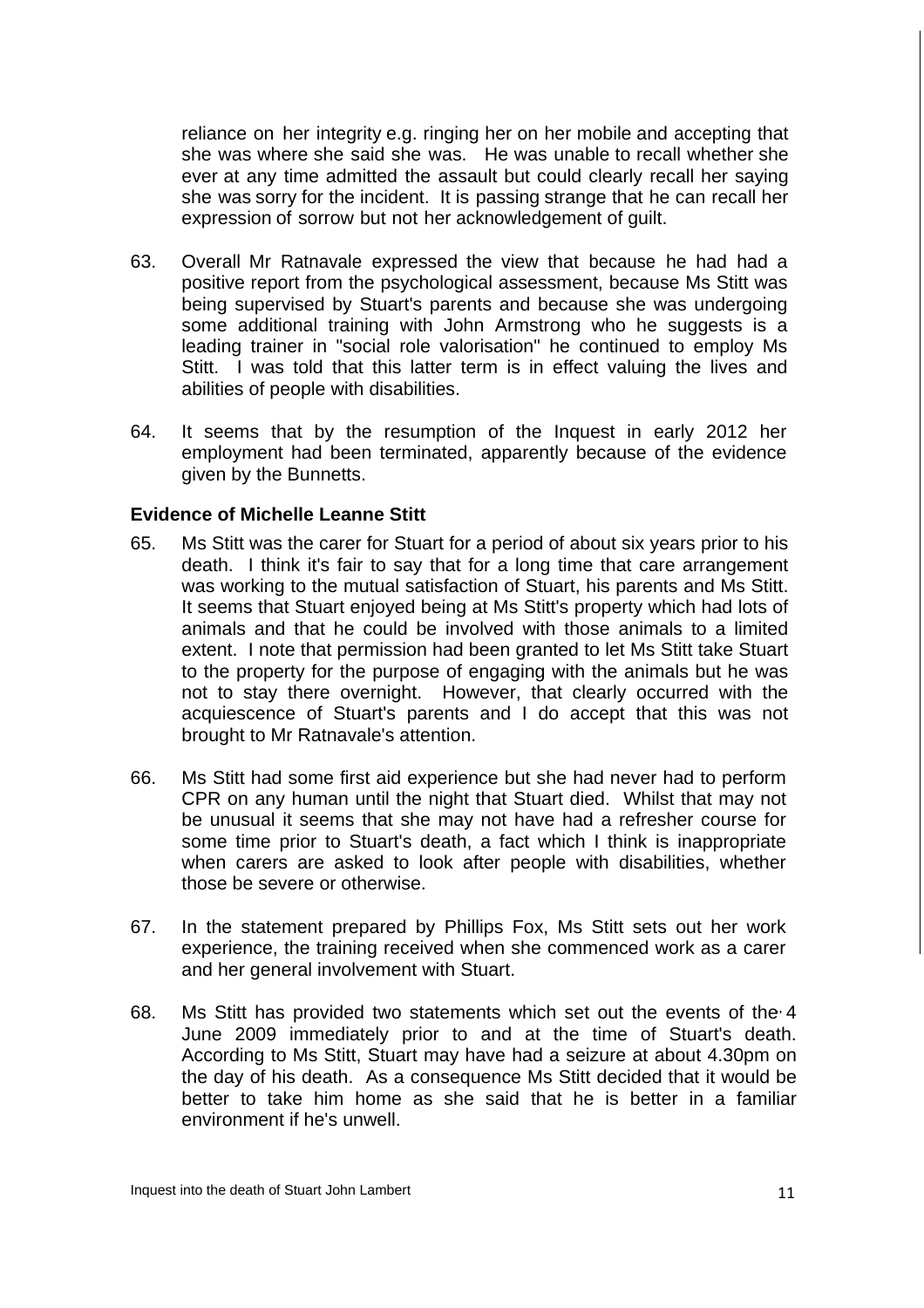- 69. She then bathed and fed him but as she was about to take him to the car he collapsed and she had to bring him inside the house with the assistance of Margaret Hoffman. She says that Stuart appeared non responsive but she called 000 and commenced CPR whilst getting advice about that from the operator. It seems that the police arrived before the Ambulance and Constable Carter took over CPR until the Ambulance arrived. When the Ambulance arrived they tried to resuscitate Stuart but were unsuccessful.
- 70. During the course of her employment Ms Stitt stated that she attended some refresher course days where it seems that if there was some new procedure or method to be employed that was discussed and some of the requirements were revised. Interestingly, Ms Stitt says that she did not realise that her first aid certificate had expired until after Stuart's death so one might reasonably wonder about the purpose of these refresher courses.
- 71. For a period of time Ms Stitt was the sole driver in her household as her husband had lost his licence for about two years. It seems that Mr Stephen Zammit, her husband, was also employed as a carer with ICAS. On occasions Ms Stitt would take Mr Zammit and his client to various places whilst she had one of her client's with her.
- 72. Ms Stitt also gave evidence that her husband was present on occasions Stuart was at the Tarampa residence. She says that she can recall "a few occasions" when Zammit threw buckets in the direction of but not at Stuart. She says that she would check to make sure Stuart was unharmed and that she never saw any marks on him.
- 73. The neighbours Mr and Mrs Emmett described times when they observed Stuart being hosed down in the garden and they also observed some slapping of Stuart going on whilst this occurred. Ms Stitt agreed that there were occasions when she did hose Stuart outside of the house. She said this mainly occurred when he had defecated and it was necessary to clean him down before he was properly showered. She said that Stuart didn't really like the shower at her place and that she found it hard sometimes to bathe him in the shower. It seems it was a fairly small shower. She disputed that she had ever assaulted Stuart whilst bathing him and says that if it did appear that she was slapping him it was only because he was putting his hands near his face and/or in his mouth whilst they were covered in faeces and she was slapping them away.
- 74. Ms Stitt agreed that Stuart did stay overnight with her more and more frequently in the time leading up to his death. She said that the Lambert's were asking her more and more regularly to take Stuart for extra time. It is clear that any of these additional overnight stays were done by Ms Stitt as a friend to the Lamberts rather than in her official capacity as a carer. She did not earn any extra for doing this additional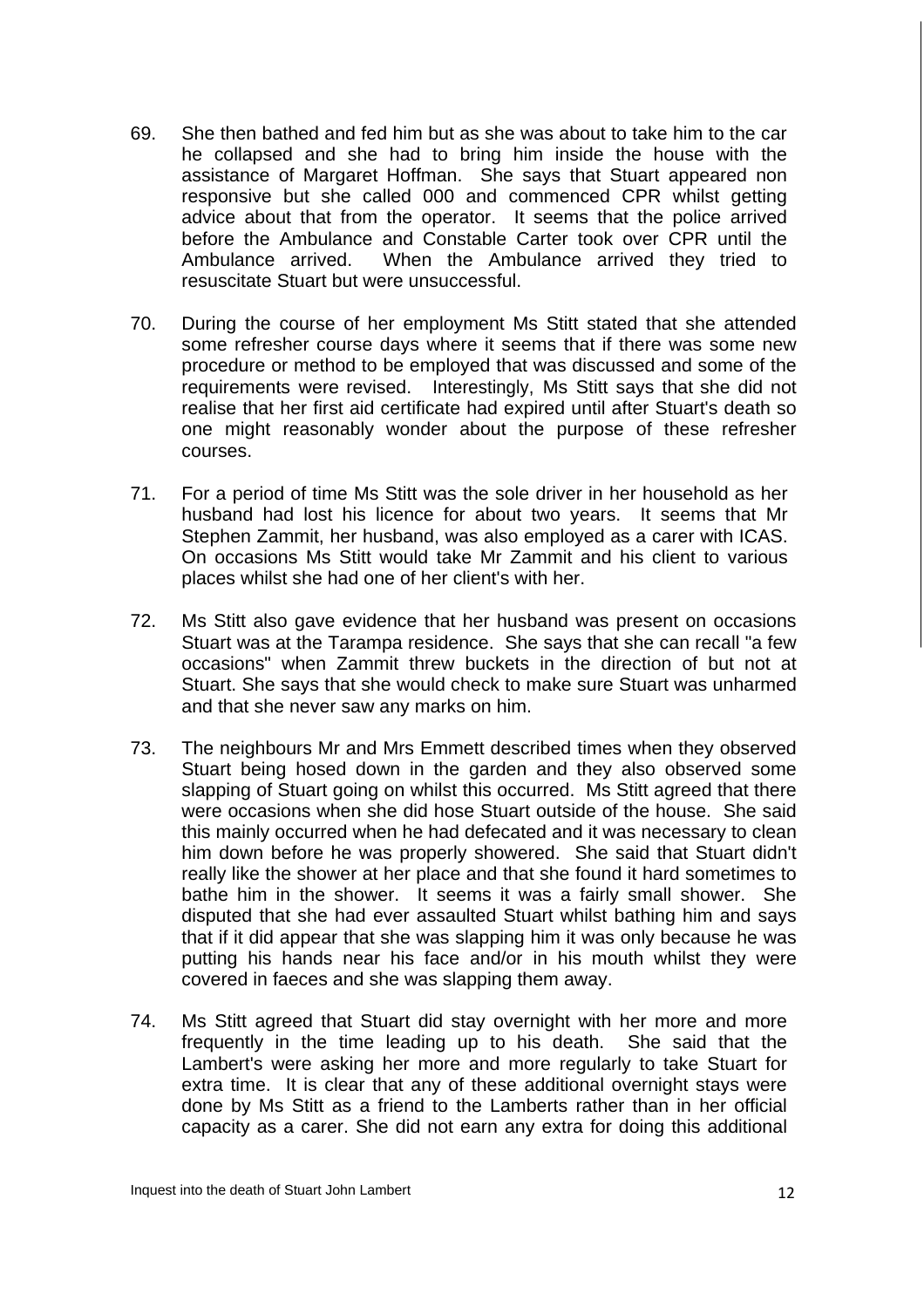time.

- 75. There was a lot of examination about her residence and I would think that it was a less than ideal place for a person with Stuart's level of disability to be staying at for prolonged periods. The shower was not a properly constructed disability access shower and the sleeping arrangements were less than appropriate. It seems that Ms Stitt would sleep upstairs whilst Stuart was sleeping downstairs in an area under the house. Whilst this area was enclosed and weatherproofed she did say that for safety reasons she would close but not lock the downstairs area when she went to bed. This meant that Stuart could get out at night and move around in the dark.
- 76. Ms Stitt was aware that Mr Ratnavale had not agreed to Stuart staying at her residence overnight and that she had deliberately misled him in this regard. In the time sheets Ms Stitt does not disclose Stuart's presence overnight at her residence as she knew her employer would not permit it. She said that the reason she did this was because she felt like "the meat in the sandwich". She was of the view that the family wanted her to take Stuart as much as possible and that if she didn't comply with their wishes they would be asking for another carer and she would possibly be losing her position. It's not clear why she thought she'd lose her job as I would've thought that she would simply be moved to another client.
- 77. It is also apparent that Ms Stitt completed her time sheets in, at best, a fairly cavalier fashion. I also note that it seems Mr Lambert may have been signing blank time sheets, which although probably convenient, was really not the purpose of what those sheets were intended to convey.
- 78. At the time of his death Stuart had been at Ms Stitt's home since Tuesday 2 June and the arrangement was that he would go back to his home on Friday 5 June 2009. After the first seizure at about 4.30pm on 4 June, Ms Stitt says that she checked Stuart to make sure there were no obvious injuries that might have required medical treatment. She was aware from past experience that Stuart was usually lethargic and sleepy after a seizure so she was not overly concerned that he appeared very quiet.
- 79. Ms Stitt was asked if she had ever done any specialised training about caring for people with epilepsy. She says that she did undertake a course but was unsure if it was shortly before Stuart's death or if it was after he had died. She says however that she did not think the course provided her with any information additional to that which she had learned in her original first aid training, from her work as a medical receptionist or from the information she had gleaned from Stuart's family.
- 80. As part of her employment Ms Stitt was required to complete a "Critical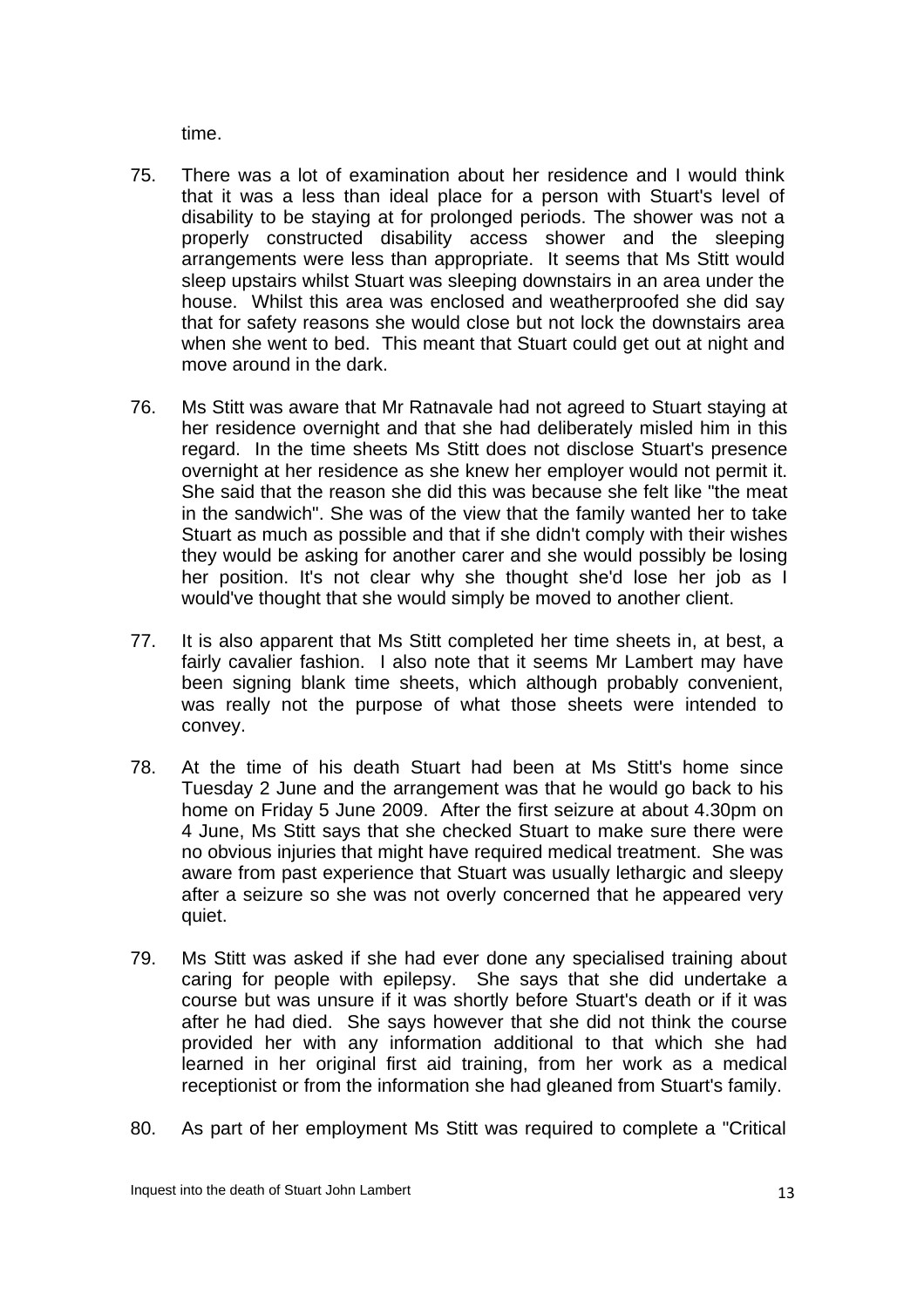Incident Report" if there were any matters affecting the welfare of a person in her care. Ms Stitt agrees that she never told ICAS about the incidents where Zammit had thrown a bucket at or near to Stuart nor did she inform them about the need to hose Stuart down outside in the open on at least two occasions after Stuart had had an attack of diarrhoea. Her reasons for failing to do this were less than convincing.

81. Overall and whilst Ms Stitt might have thought she was helping the Lamberts, it is quite apparent that she was prepared to be untruthful with her employer by failing to disclose certain events and/or arrangements made.

#### **Evidence of Stuart Julian Lambert**

- 82. Mr Lambert gave evidence about the arrangements he had with DSQ, Mr Ratnavale and Ms Stitt. It was plain that as at the time of giving his evidence, Mr Lambert was dissatisfied with the provision of services by both DSQ and Mr Ratnavale and suggested that Mr Ratnavale in particular more or less forced him into giving positive reassurances to DSQ auditors about the service provided.
- 83. Mr Lambert has acknowledged that the arrangement with Ms Stitt whereby Stuart stayed at her residence for some days at a time was directly kept from the knowledge of Mr Ratnavale and thereby indirectly from DSQ. Mr Lambert asserted that Mr Ratnavale must have known about the arrangement but could not advance any reason why he would have been aware of this. He in effect said that because of the difficulties in caring for Stuart they were only too happy to be complicit with Ms Stitt in not directly informing Mr Ratnavale and that the time sheets were in that respect also not accurate. Whilst not condoning the deception but given the state of Mr Lambert's significant health problems and Stuart's rapidly deteriorating behaviour it is probably understandable how the Lamberts found themselves in this situation.

#### **Evidence of Denise Pambid**

- 84. At the time of Stuart's death Ms Pambid was the Director of Disability Programmes and Reform within Disability Services Queensland, a part of the Department of Communities. Whilst not directly responsible for the issuing of Positive Notice Cards or Yellow cards, Ms Pambid stated that all persons within a service outlet must be in possession of such a card.
- 85. Ms Pambid also was responsible for making the necessary funding available for the delivery of support services. This funding was derived from two types of grants, one being for post-school services funding and the other for adult lifestyle support funding. She also advised that some transport allowance can be made if it is for the purpose of being involved in community access programmes.
- 86. Ms Pambid advised that many services are contracted out to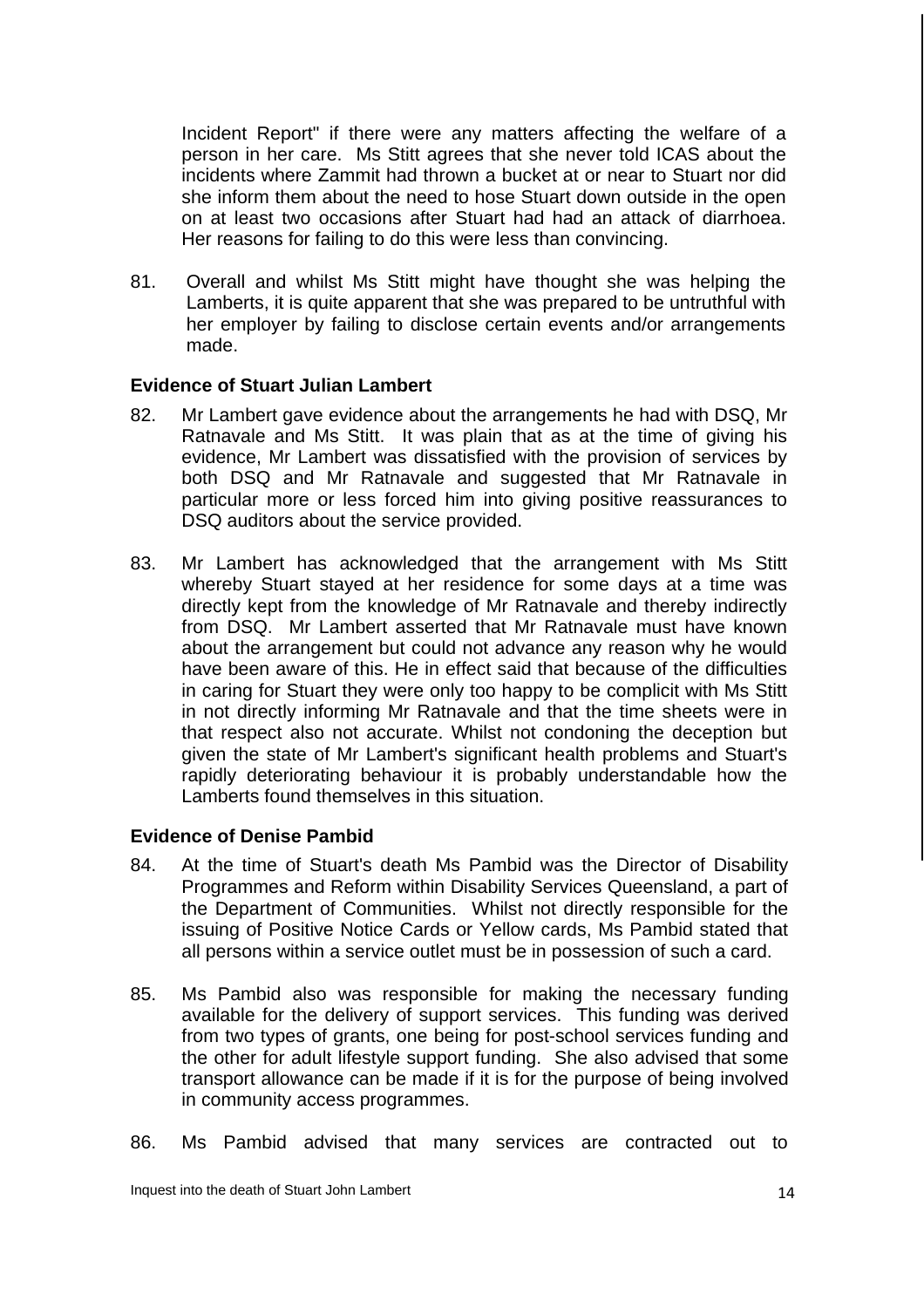independent service providers. Those providers are required to operate in accordance with their rules of incorporation, the provisions of the funding agreements with the Department and of course the legislative requirements. At the time of giving evidence Ms Pambid said that all non Government service providers are subject to a full audit every three years and maintenance audits every year.

- 87. If a carer was intending to take a client to a private residence pursuant to the care arrangements then it would be usual for a safety audit of the premises to be performed. Ms Pambid was not prepared to comment upon whether the service provider should in all circumstances conduct a physical observation of premises and that such was a matter for their internal management and insurance requirements.
- 88. Of some interest is the fact that non government service providers are not subject to the same industry standards as government employees. It seems that even within the Department there is some divergence of opinion in that some believe that formal qualification and training is paramount and others are of the view that the personal qualities and beliefs which individual carers bring to the position is what matters most. The Department does provide funding to non government providers for training but as at the time of giving evidence she stated that this was not a mandated requirement.
- 89. Ms Pambid was of the view that inter department co-operation should be encouraged so that information about persons with whom and environments in which a client might be attending should be available for comparison. At the time of giving evidence she said that there were a number of matters being reviewed by the Department to ensure better compliance.
- 90. In cross examination by Ms Haly, the representative for ICAS, Ms Pambid said that the Department was not concerned about community access as such, as that could involve attending a shopping centre, a zoo or some place usually frequented by the public and therefore the Department would not seek to exercise any control over that, nor could it or would it in the normal course of events. However, if the location were to be termed a "service location" then the Department would be interested in some assessment of the suitability of the premises. Further that which is done as a private arrangement between the parents or guardians and a third party is not a matter within the purview or control of the Department.

#### **Evidence of Branka Carter**

- 91. Ms Carter is the Regional Director of the Department of Communities, Disability Services. Her evidence is that the Dept oversees the service provider but not the people employed by the provider.
- 92. She also confirmed that the Dept employs external auditors to ensure the Departmental standards are maintained. The auditors are accredited with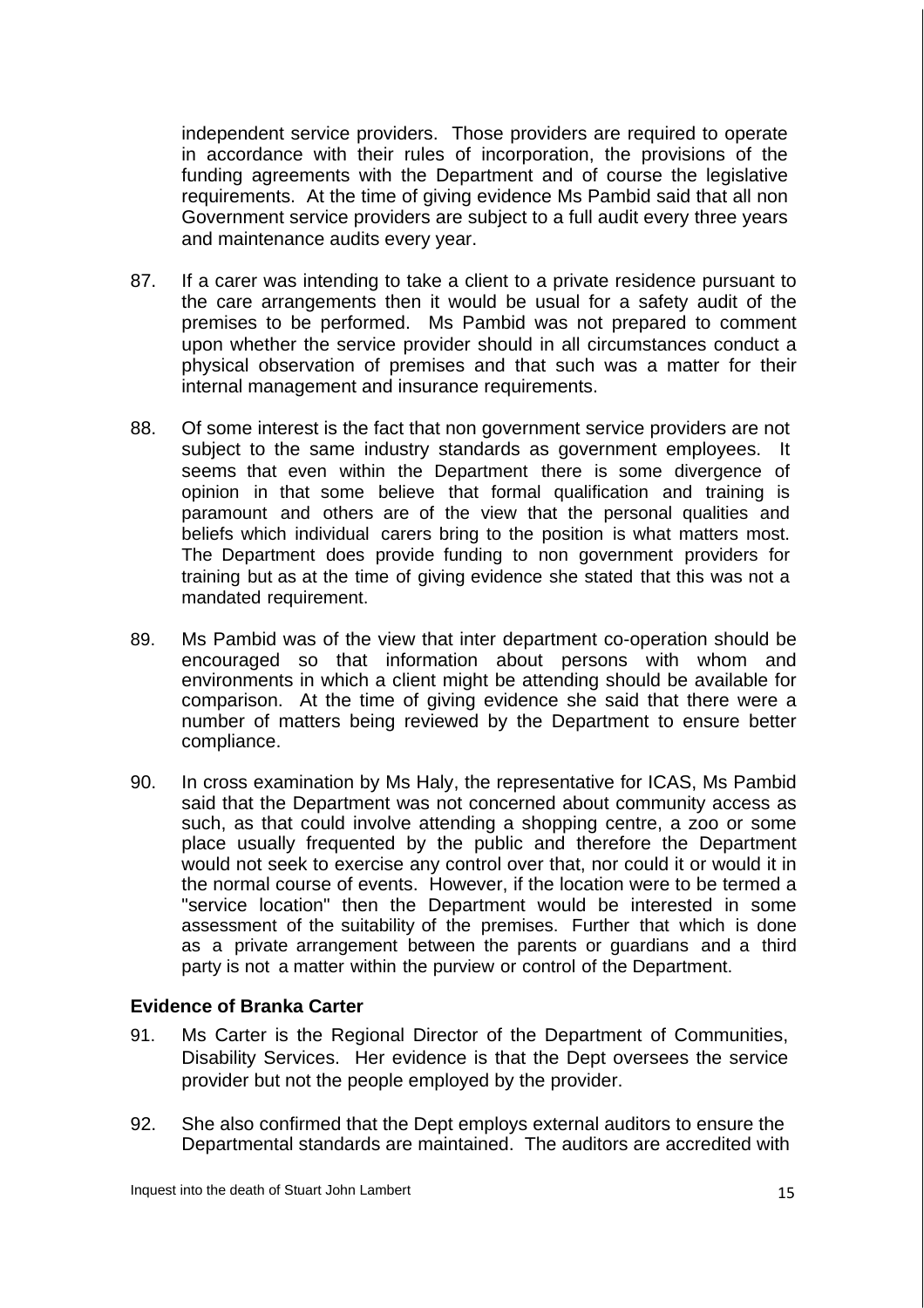the Department.

- 93. Ms Carter stated that no complaints had been received by the Dept about ICAS, apart from that received from the Lambert family subsequent to Stuart's death. Upon receipt of that complaint the Dept investigated it but closed their file not considering any further action was needed. However, were this Inquest to make any recommendation the Dept would re-open the file and take the appropriate action.
- 94. Ms Carter confirmed that the Dept received advice from ICAS that Ms Stitt had been found guilty of a criminal offence and were provided with the transcript of the Judgment, personal references and the report of a psychologist. She says that to her knowledge the transcript of evidence was not provided and there was no check with the referees. She stated that the decision as to what level of investigation and perusal of what evidence is made by the Director General of the Department. Ms Carter was not the Regional Director at the time of Mr Lambert's death so was unable to comment on how she would deal with the matter if she were confronted with a person who can't avoid the fact of a finding of guilt but who still maintains that the incident did not occur.
- 95. Ms Carter advises that she was unaware of the legislative power to suspend a positive notice card but said they she would expect the service provider to be monitoring the person charged. As a rule the Dept would not be making specific enquiries as to how the monitoring was being carried out but at the regular meetings with the providers would probably make some enquiries.
- 96. Interestingly and at the time of giving evidence, she says that she was unaware of any other notifications of a carer charged with a criminal offence.
- 97. Ms Carter also stated that the Dept does not approve or oversee all of the places at which care is provided. As she reasonably comments, funding for outside activities can involve any number of venues which it is not the Dept's job to check for suitability. She said that type of decision making is between the provider and the family and that essentially the family is the primary decision maker. It seems that only in the circumstances where funding for services from a particular venue is made that there would be some inspection of the premises for suitability.
- 98. When shown photos of the Stitt residence and the area where Stuart was sleeping she agreed that it was, in some respects, not a place the Dept would approve as a venue from which funding activities would be supported. She did say that she would expect the provider to check the suitability of the place from which any supported activity was to be carried out to ensure that it complied with safety obligations to both the client and the carer.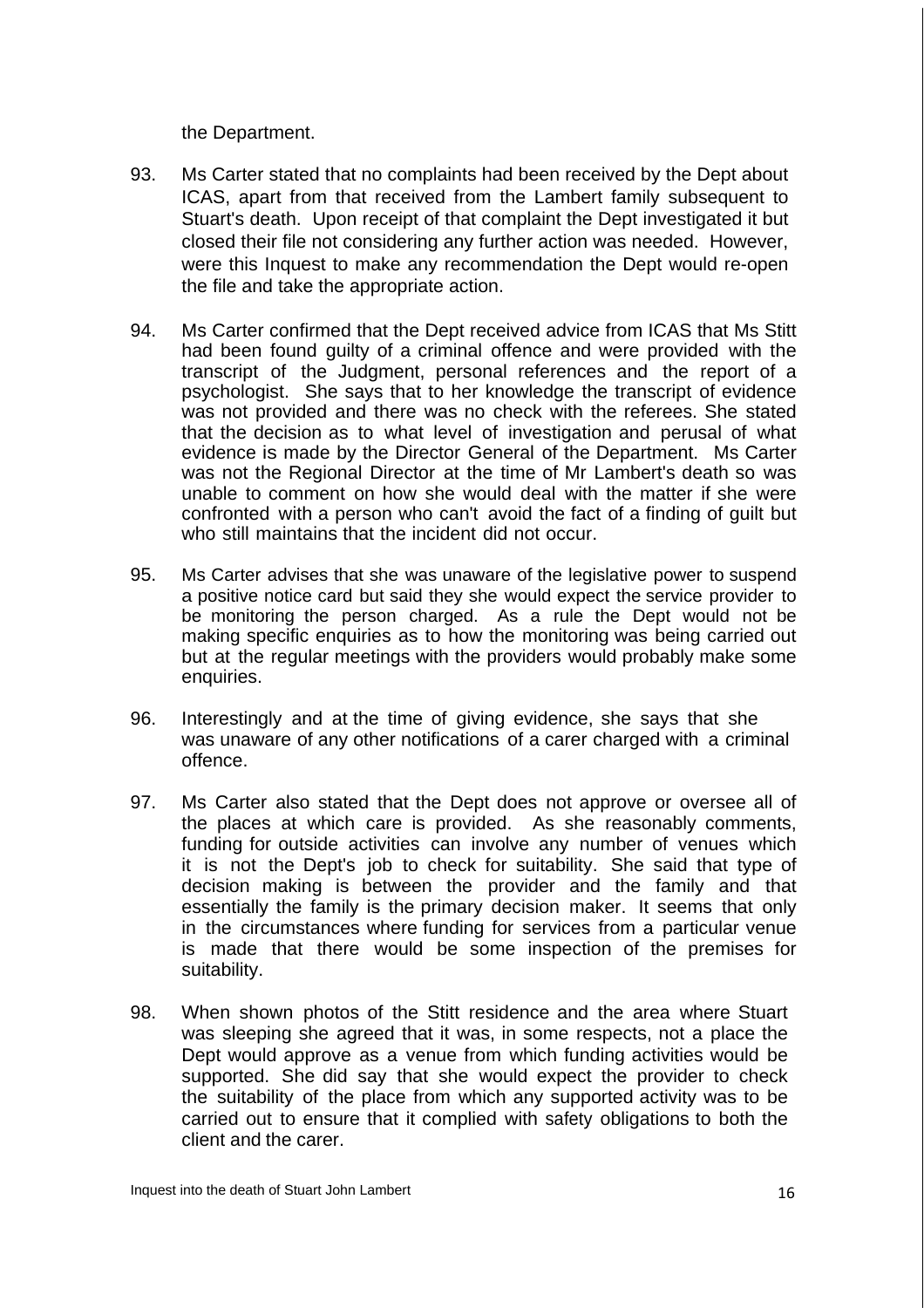- 99. Ms Carter was referred to the situation where Stuart was hosed down outside and stated that was unsuitable and remained unsuitable even where Stuart may have been suffering from diarrhoea. She was of the view that such situations came within the definition of a "critical incident" and should be reported.
- 100. It also seems that during the audit process and due to privacy requirements, client files cannot be accessed unless permission is given. She agreed that this could result in cases of neglect or abuse going unnoticed.
- 101. During questioning by Counsel for Disability Services, Ms Carter agreed that the Dept oversees some 321 NGOs throughout the State and which collectively employ thousands of people to provide care. The majority of those people are employed in homes assisting families with the care of disabled people. In those circumstances the Dept relies upon the service providers to in effect "self police".
- 102. The Dept relies upon contractual obligations, reports, quarterly meetings, financial audits and independent auditing of the organisations to ensure the proper provision of services. Within the current financial constraints under which all government departments operate she was unaware of any additional procedures that could be put in place to more closely monitor service providers.
- 103. Ms Carter did agree that any alterations to the Stitt residence to make it more suitable for a person with a disability such as Stuart would have to personally meet those expenses. It would not be funded by the Department or the service provider.

#### **Evidence of Kimberley Louise Kovacevic**

- 104. Ms Kovacevic was a neighbour of the Lambert family for many years, between the years 1981 and 2002. In her statement she describes a number of incidents she observed over the years which included incidents of Stuart being left at home alone, of objects being thrown at him which would cause him to be distressed, of him being hosed down in the yard and of shouting at screaming at Stuart having been heard and observed by her and members of her family.
- 105. It was her view that he often appeared dirty and smelt of urine and she states that she regularly saw him walking on the street unsupervised. On at least one occasion she saw him naked in the street and she and her sister had to get him and return him home as no one from the Lambert family seemed to be looking for him. She also told of occasions where she became aware that he had been left home alone while the rest of family went out.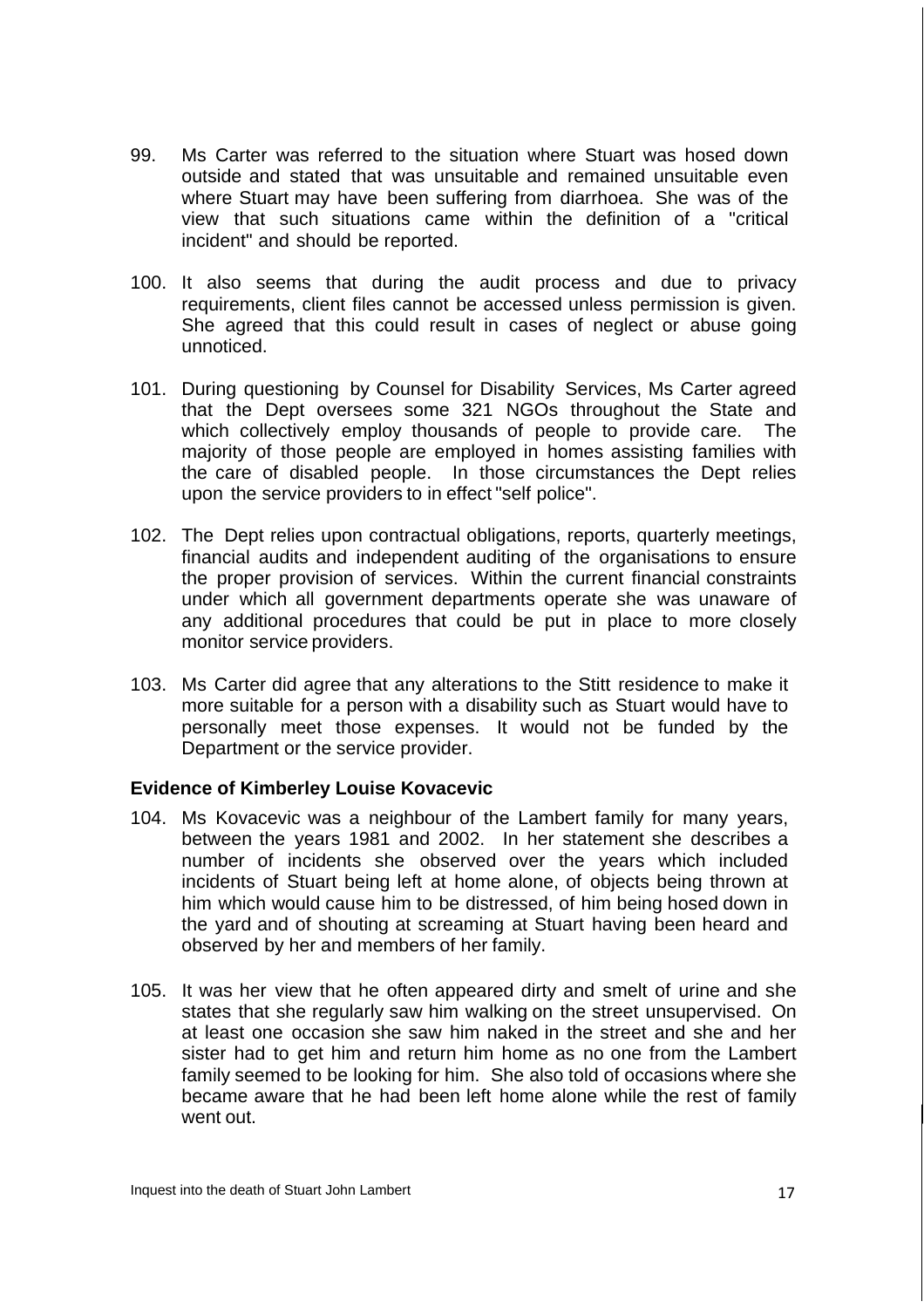#### **Observations**

- 106. This is a tragic tale of a young man born with significant disabilities such that he could never hope to have a life which in any way resembled normal. After having considered all of the evidence given in these lengthy proceedings it is clear that his death was not as a consequence of any provable criminal act. There is no evidence upon which the circumstances of his death require me to refer the matter to the Director of Public Prosecutions for the laying of criminal charges.
- 107. Initially this Inquest was called as the autopsy report indicated that there may have been criminal behaviour which caused Stuart's death and that there may have been a failure of the system to ensure his safety and proper care. That being the case it was my view that a thorough investigation was required and I think it is a fair observation that the investigation which has ensued has been as thorough as possible. I would be the first to acknowledge that some of the paths travelled in the course of these proceedings may have not produced any obvious information but in my opinion it was necessary to ascertain whether the system was failing and whether there was anything that could reasonably be done to improve services to those most vulnerable members of our society.
- 108. I must now make some comments about the evidence and the witnesses. At the outset I will be saying little about the witnesses Mr and Mrs Bunnett and Mrs Kovacevic. Suffice to say that I am satisfied that these witnesses were truthful and gave their evidence to the best of their recollection and observations. Both the Bunnetts and Kovacevic came forward with a view to putting as much information as was possible to the Inquest and so that any final decision would be informed at least in relation to the treatment of Stuart. They certainly deserve credit for doing their duty as concerned citizens.
- 109. Dr Ong was the witness whose original information was the primary cause of the Inquest being held. This is not to be critical of Dr Ong but clearly his observations as to the nature of the rib fractures was such that it was probable that the cause of Stuart's death was inconsistent with the only version of events as supplied by Ms Stitt. However as the examination of Dr Ong unfolded it became apparent that the number of fractures may have been the consequence of previously damaged ribs giving way both as a consequence of the two falls on the day as well as the resuscitation attempts. Once that is accepted there cannot be said to be any evidence of a compelling nature which would suggest death was caused by an assault of a criminal nature or that it was due to criminal negligence.
- 110. Ms Stitt was Stuart's carer and was the only person to have contact with him on the day of his death. It was she who provided the only evidence as to what happened in the hours preceding Stuart's passing. There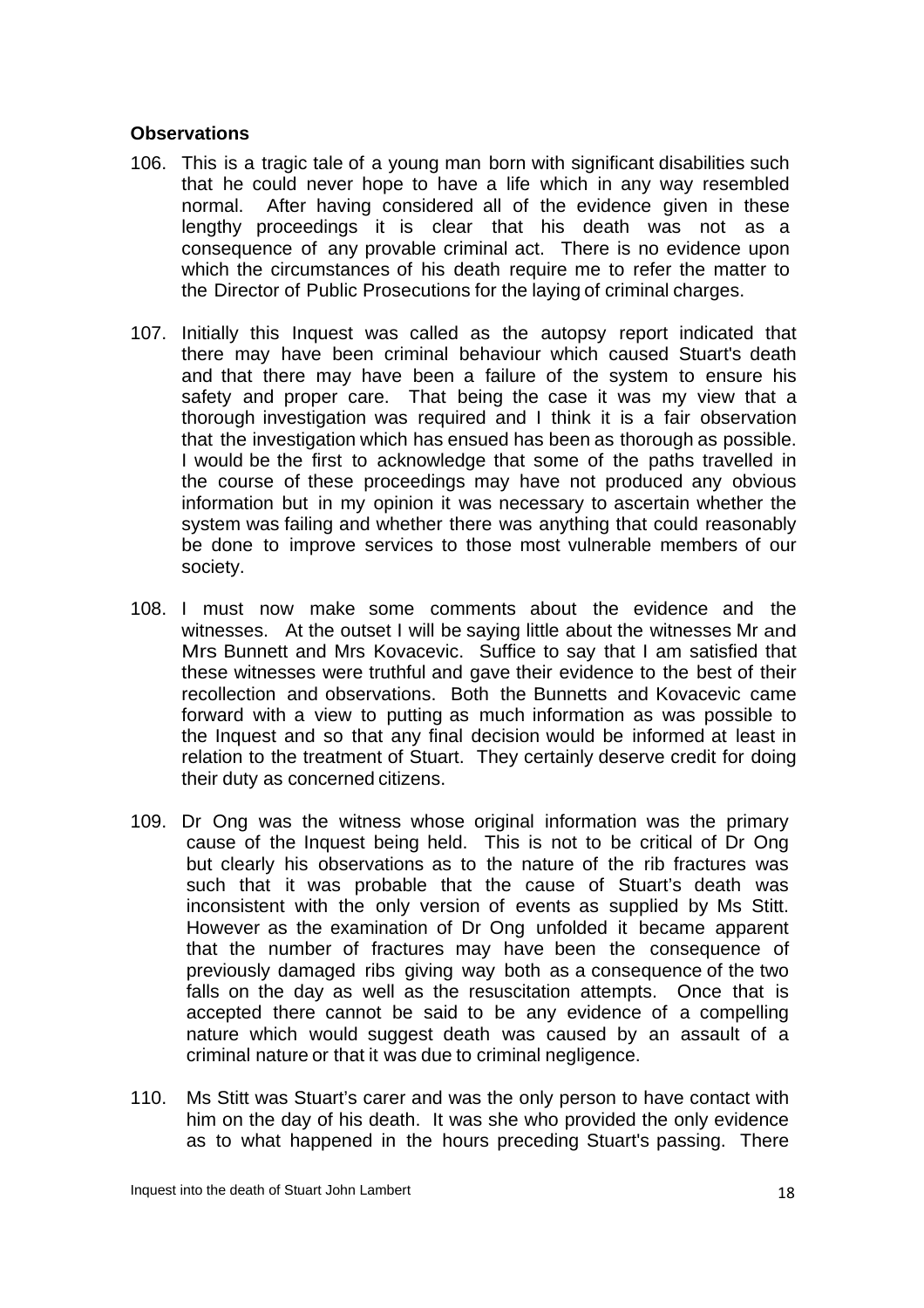was another person at the residence, a Ms Margaret Hoffman for whom Ms Stitt gave some assistance but who was not able to be interviewed about what happened. It seemed Ms Hoffman was not capable of being interviewed and therefore no other version of events was obtained.

- 111. Of course the compelling aspect of Ms Stitt's past was the assault on Mr Ironside; another person for whom she provided care. I remain of the view that Ms Stitt still does not accept that she unlawfully assaulted Mr Ironside and that she and a number of other people considered she had been badly dealt with by the Court and in fact was probably, in their opinion, wrongfully found guilty. That is a shame and reflects badly on those persons. The protestations that they "respected and accepted" the Court's decision rang hollow. It is quite clear that His Honour Magistrate McLaughlin found that her behaviour went beyond that which might have been necessary to control Mr Ironside. It is also the case that two independent witnesses felt so upset by the behaviour that they took action to report the matter.
- 112. However what really should have been recognised by Ms Stitt and her referees, Mr Ratnavale, the psychologist and even the Department was that Magistrate McLaughlin accepted that the job being undertaken by her was difficult and that it might have been to some extent a momentary aberration. I accept that Ms Stitt has had a clear record and seems to have been well liked by the families of those for whom she cared. It can even be said that the Lambert family were quite supportive of Ms Stitt following the Court hearing and both prior to and in the days following Stuart's death.
- 113. There is another aspect of Ms Stitt's behaviour which requires comment. That is in effect the collusion between her and the Lamberts to hide from Mr Ratnavale the private arrangement which they had about Stuart's stays at her residence at Tarampa. Whilst it is clear that Mr Ratnavale had knowledge of Stuart going to the premises for a few hours at a time, I accept that at no time was he ever made aware that Stuart was staying there overnight and sometimes for consecutive days. To some extent the house was not suitable for a person of Stuart's high needs and such visits were probably inappropriate, except on a very limited basis.
- 114. Having said that it is well within the scope of the parents' rights to agree to Stuart going to stay with people they approve of and of course neither ICAS nor the Department are responsible to oversee those private arrangements. What creates the problem is that Ms Stitt did this at times when she was leading Mr Ratnavale to believe that Stuart was only there for a couple of hours at a time. On the other hand it can be argued that Stuart was there in accordance with care arrangements for which ICAS had responsibility but that after that time was over, the remaining time was a private agreement and no business of anyone other than the Lamberts and Ms Stitt.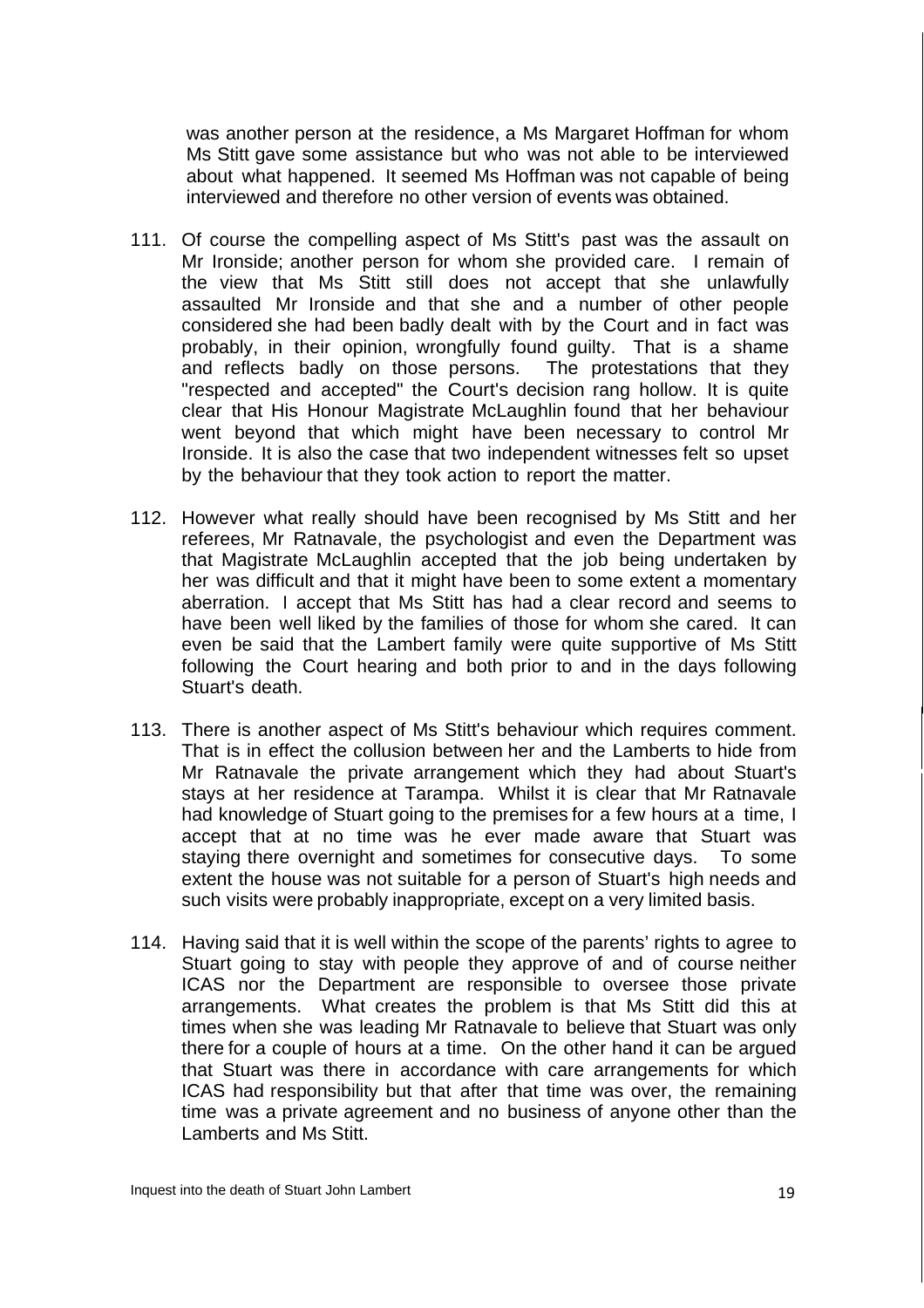- 115. It is accepted that it is very important that someone such as Stuart have opportunities open to him and to pursue those things which he loved best such as being around animals. Equally a person with disabilities such as Stuart was a full time job with minimal respite from the unrelenting task of having some free time in the belief that Stuart was in good hands. Equally it must be said that much of the time given by Ms Stitt was not something for which she did actually receive any payment so it cannot be said to have been a money making enterprise.
- 116. What I think everyone has overlooked however was the difficulty of Stuart being somewhere that was not properly catering to his physical needs. I note at one point in cross examination of Ms Carter from the Department she was asked who would pay for any modifications to Ms Stitt's residence to satisfy disability needs. Her response was that it would be Ms Stitt's responsibility. However I note that Ms Stitt was having some work done about the premises and that the downstairs shower was a fairly recent installation so one wonders why she did not have proper rails and sloping entries done to allow for the needs of the disabled.
- 117. The habit of washing Stuart down outside when he had an accident involving bodily functions was inappropriate, whether it was done by the Lamberts or Ms Stitt. He was entitled to ordinary human dignity and if it was necessary to do that then some appropriate cover should have been provided. The situation of having Stuart at the residence when her marriage was clearly in trouble was also inappropriate in that it exposed Stuart to domestic violence and put him in the way of harm. Indeed even to have Stuart in a country environment with someone who was not properly trained in CPR was also a risky venture. It may have been done with good and kind intentions but put Ms Stitt in the way of considerable risk.
- 118. Mr Ratnavale is the owner operator of ICAS. I accept that Mr Ratnavale is a person who seems to have a genuine concern for those less fortunate. However as I have already observed, I found his protestations about accepting the verdict of the Court in relation to the assault on Mr Ironside less then compelling. As I also noted previously I think that whole incident was minimized and generally thought to have been an incorrect verdict. I should mention that Mr Ratnavale is a lawyer by training.
- 119. I have already made a number of comments throughout my recitation of his evidence but I wish to emphasize that he should in my view have been conducting "spot checks" on Ms Stitt during the period she was supposed to be being monitored after the Ironside case. His view that phone calls were appropriate is not what I would expect of a person being monitored. In fact the very fact that her version of events was not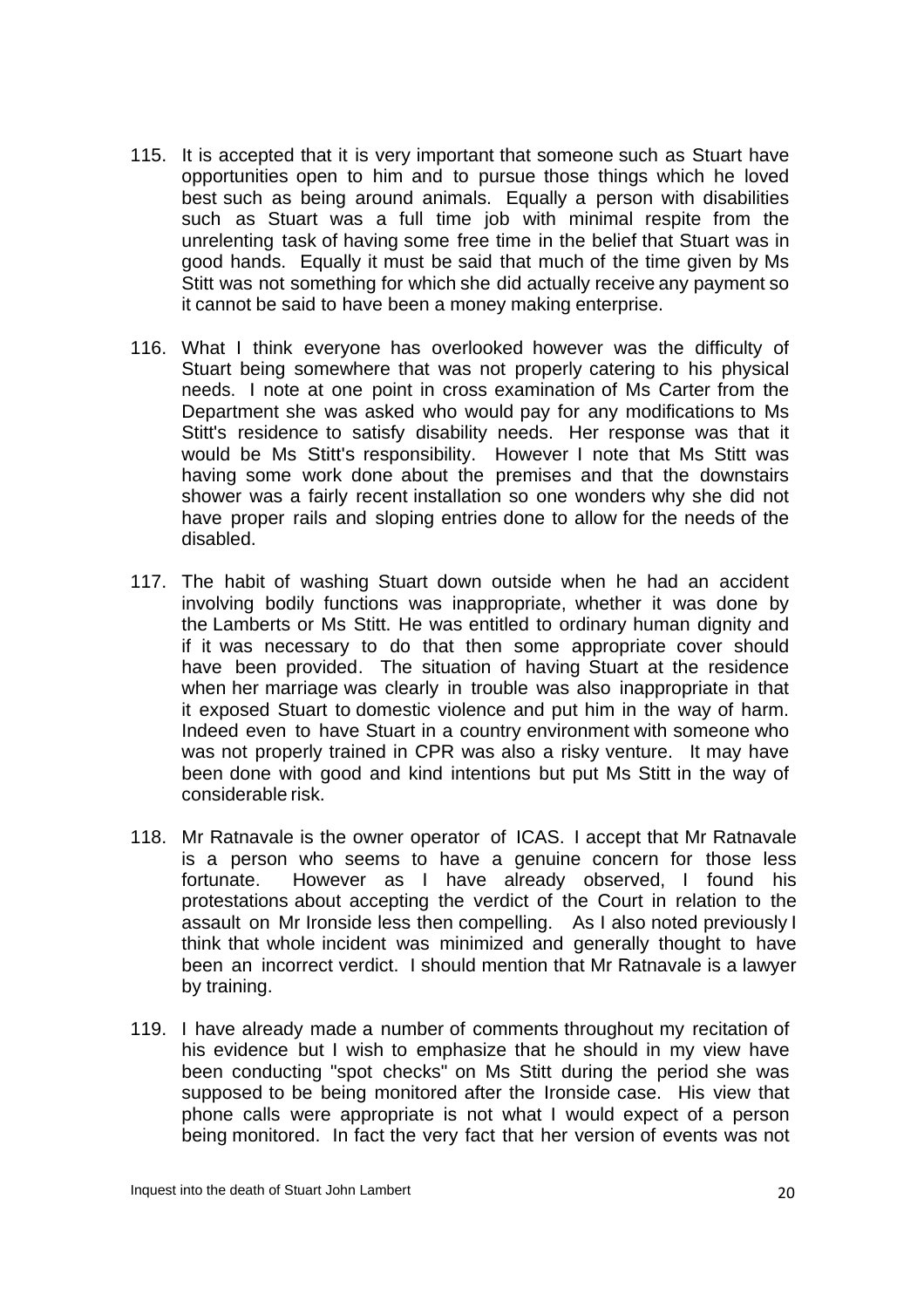accepted by the Court is a clear example of a person who was found to be an unreliable witness. At least initially one might have expected random checks to ensure that she was exactly where she said she was.

- 120. Having said that, I acknowledge that in many respects he was misled about certain arrangements. I accept that many of these organisations have limited resourcing and therefore have to rely upon the integrity of their employees. However I reiterate my earlier comment that Ms Stitt was at that time a person who had been found to be an unreliable reporter of events by a Court and he should have been more cautious.
- 121. I am also of the view that knowing that Stuart was going to Ms Stitt's private residence; albeit he thought only for a few hours every couple of days he should have gone and inspected the residence to ascertain if it was appropriate for a person of Stuart's needs.
- 122. Some audit of the premises as to whether there were any hazards that needed to closed off or removed, whether there was adequate toilet arrangements, whether having regard to Stuart's difficulty with bladder and bowel control, appropriate shower facilities were available to clean him, where meals were going to be taken and whether there were any hazards which having regard to his propensity to fall needed to be allowed for. One might also have thought that if he was being taken to an area remote from immediate hospital and medical care that Ms Stitt had the capacity to cater for any emergencies.
- 123. Both Mr and Mrs Lambert gave evidence about their son, Stuart and the care arrangements in place via ICAS as well as the additional assistance provided by Ms Stitt on what seems to have been a voluntary arrangement. Whilst having a number of complaints about both DSQ and Mr Ratnavale neither Mr nor Mrs Lambert were able to articulate any specific areas of concern. In essence they feel that both of those organisations were in some way responsible for Stuart's death, although why and how they were responsible is unclear. At the end of the day they were agreeable to Stuart staying at Ms Stitt's residence and were prepared to keep this from Mr Ratnavale. Apart from one visit prior to the commencement of Stuart's overnight visits for the purpose of delivering some bedding they made no inspection of the premises and did not themselves perform any audit of the facilities at the house.
- 124. From the evidence of the Department witnesses, Ms Pambid and Ms Carter it is clear the Department has a fairly hands off attitude to the provision of services. The Department clearly abides by its legislative responsibilities but as I noted to Ms Carter, it was my impression that the Department was somewhat reactive rather than proactive. I accept that the Department like Mr Ratnavale has to rely upon the honesty of those reporting to them but rely heavily upon outside auditors to oversee the providers.